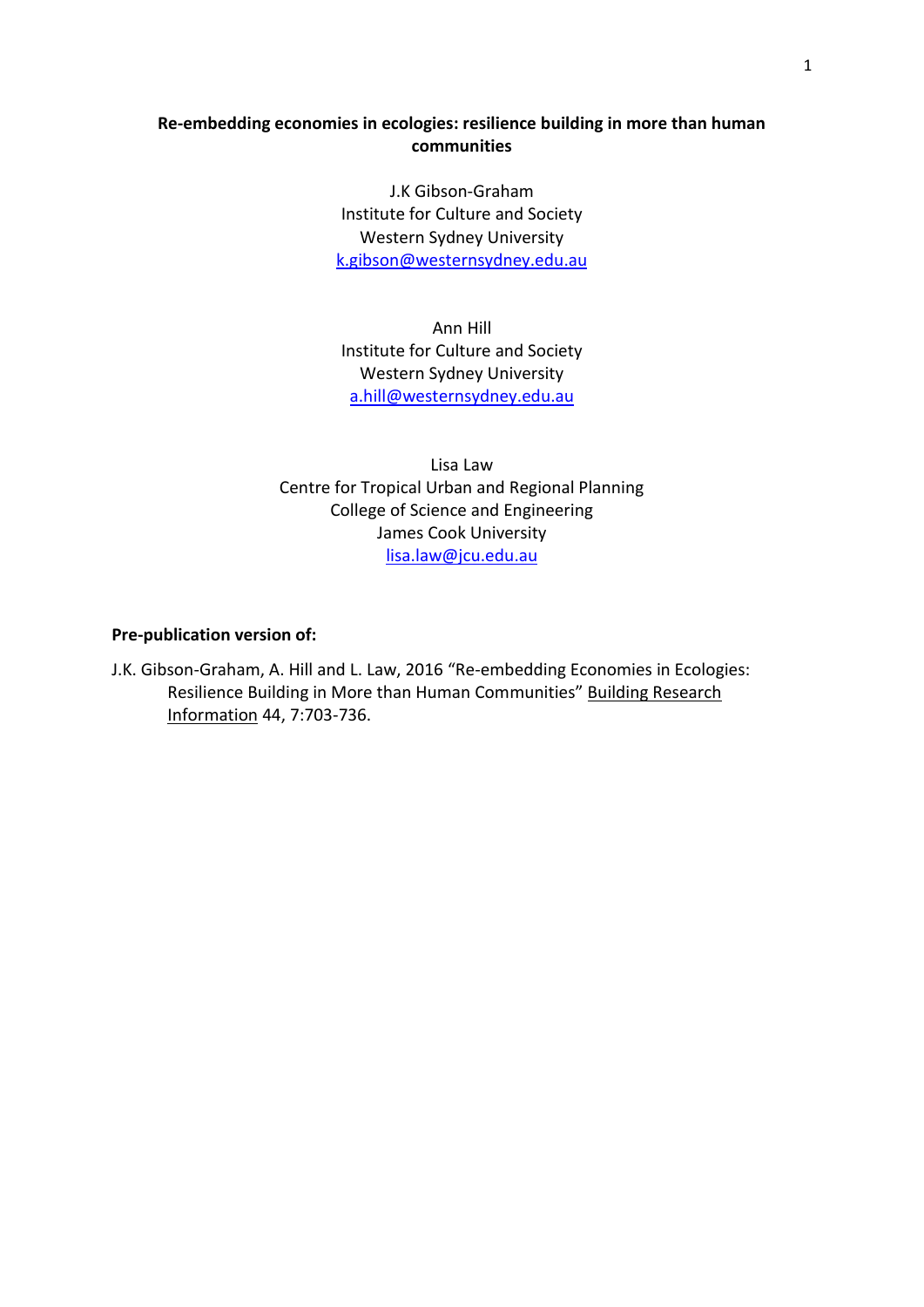#### **Abstract**

The modern hyper-separation of economy from ecology has severed the ties that people have with environments and species that sustain life. A first step towards strengthening resilience at a human scale involves appreciating, caring for and repairing the longstanding ecological relationships that have supported life over the millennia. The capacity to appreciate these relationships has, however, been diminished by a utilitarian positioning of natural environments by economic science. Ecologists have gone further in capturing the interdependence of economies and ecologies with the concept of socio-ecological resilience. Of concern, however, is the persistence of a vision of an economy ordered by market determinations in which there is no role for ethical negotiation between humans and with the non-human world. This paper reframes economy-ecology relations, resituating humans within ecological communities and resituating non-humans in ethical terms. It advances the idea of community economies (as opposed to capitalist economies) and argues that these must be built if we are to sustain life in the Anthropocene. The argument is illustrated with reference to two construction projects situated in Monsoon Asia.

## **Keywords**

local resilience, ethical behaviour, climate change, negotiations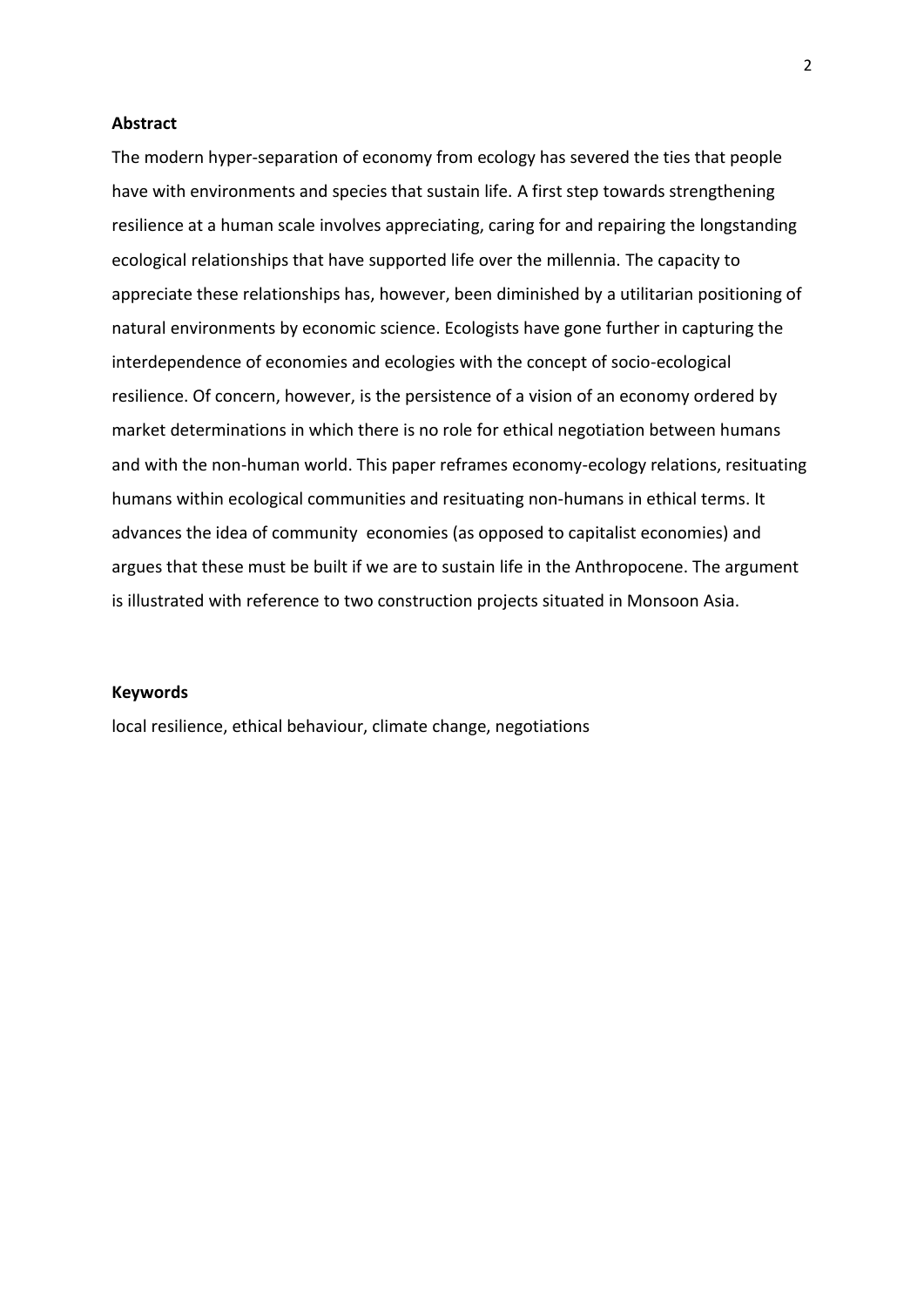## **Acknowledgements**

We would like to thank Ethan Miller, Isaac Lyne and Stephen Cairns for the invaluable theoretical and empirical insights they have shared that have informed this paper. Thanks are also due to members of the Community Economies Research Network, our anonymous reviewers, and the editors of this special issue for their critical and clarifying comments that have pushed us to be more explicit about our argument. We would like to thank the organizers of the Architecture and Resilience on a Human Scale Conference at the University of Sheffield in September 2015 where the kernel of this paper was presented by Katherine Gibson as a keynote. Research for this paper was supported the Australian Research Council for the Discovery Project "Strengthening economic resilience in Monsoon Asia" DP150102285.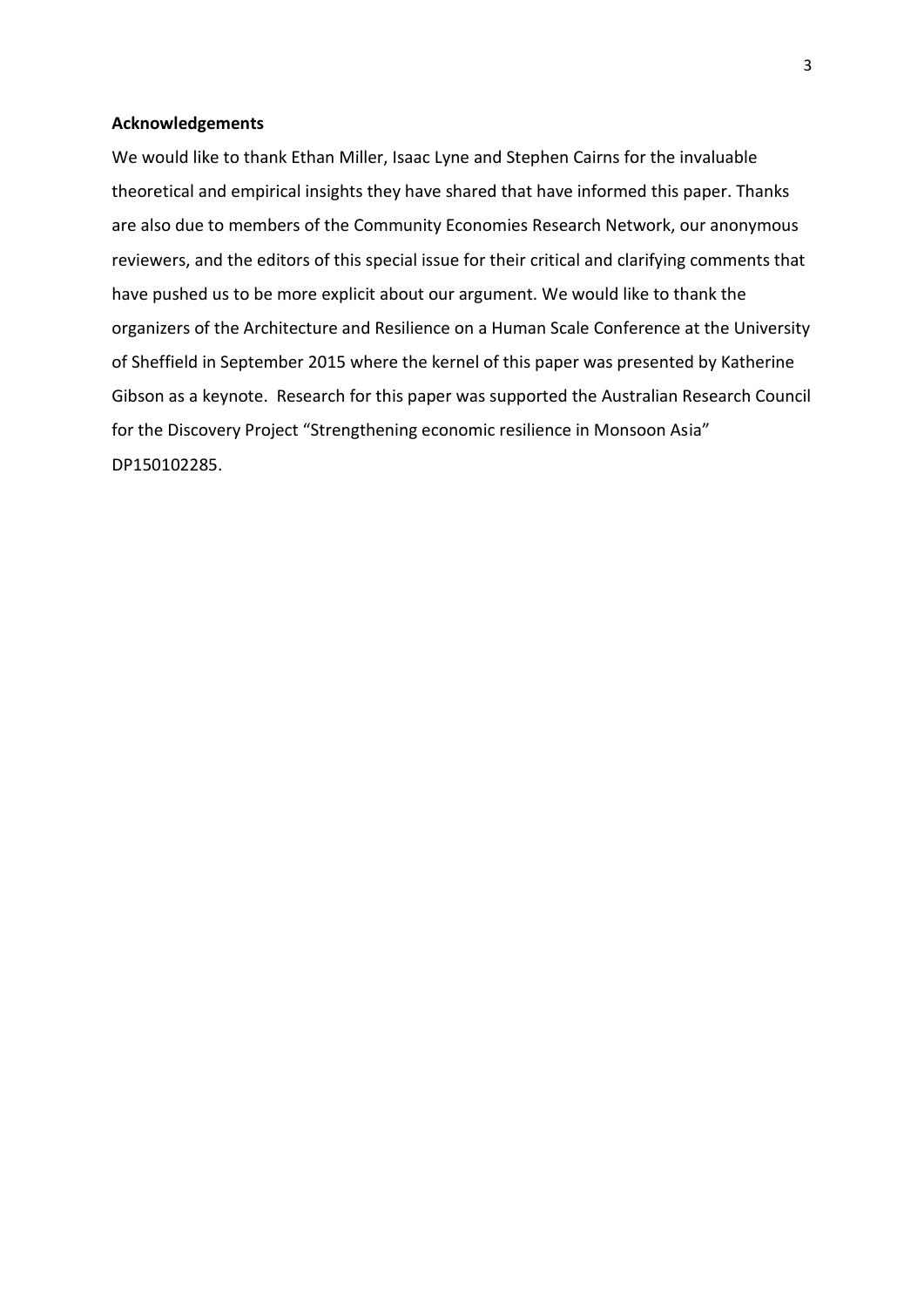### **Introduction**

In what has been named the age of the Anthropocene, human systems have become a geological force capable of affecting and altering earth systems (Steffan, Broadbate, Deutsch, Gaffney and Ludwig, 2015).<sup>i</sup> There are fears that a critical transition phase has been reached whereby planetary systems have been forced outside of the domain of Holocene stability (Folke et al., 2010). It is increasingly clear that the model of economic organization and growth that has driven development over the past 200 years is responsible for this crisis (Dumanoski, 2009). The global impact of 'The Great Acceleration' of Gross Domestic Product, population growth, urbanization, energy and water use since the 1950s has produced measurable levels of global warming, increased climatic instability, and dramatic species loss (Steffan et al., 2015). Life 'as we have known it' is under threat.

Across a range of fields scholars concur that radical change is urgently needed. Feminist ecophilosopher Val Plumwood, for example, offered this powerful warning:

> If our species does not survive the ecological crisis, it will probably be due to our failure to imagine and work out new ways to live with the earth, to rework ourselves and our high energy, high consumption, and hyper-instrumental societies adaptively. (2007, p.1)

She wrote of the need to "go onwards in a different mode of humanity" if we are to survive the ecological crisis humans have produced. In a similar vein, design theorist Tony Fry has called for a new project, the Sustainment, of equal magnitude and import to that of the Enlightenment. The Sustainment is, for Fry (n.d., [http://www.thestudioattheedgeoftheworld.com/the-sustainment.html\)](http://www.thestudioattheedgeoftheworld.com/the-sustainment.html):

> a vital intellectual and pragmatic project of discovery marking a turn of humanity that acknowledges that 'to be sustained' requires another kind of earthly habitation that understands: the indivisible relation between creation and destruction; that nothing will change unless our mode of being changes; and that which has to change extends to every dimension of human environmental, economic, social, cultural and psychological existence. To grasp this is to comprehend that human 'development' to date has been bonded to an everincreasing condition of unsustainability whereby human 'progress' has negated all the related conditions of 'our' dependence.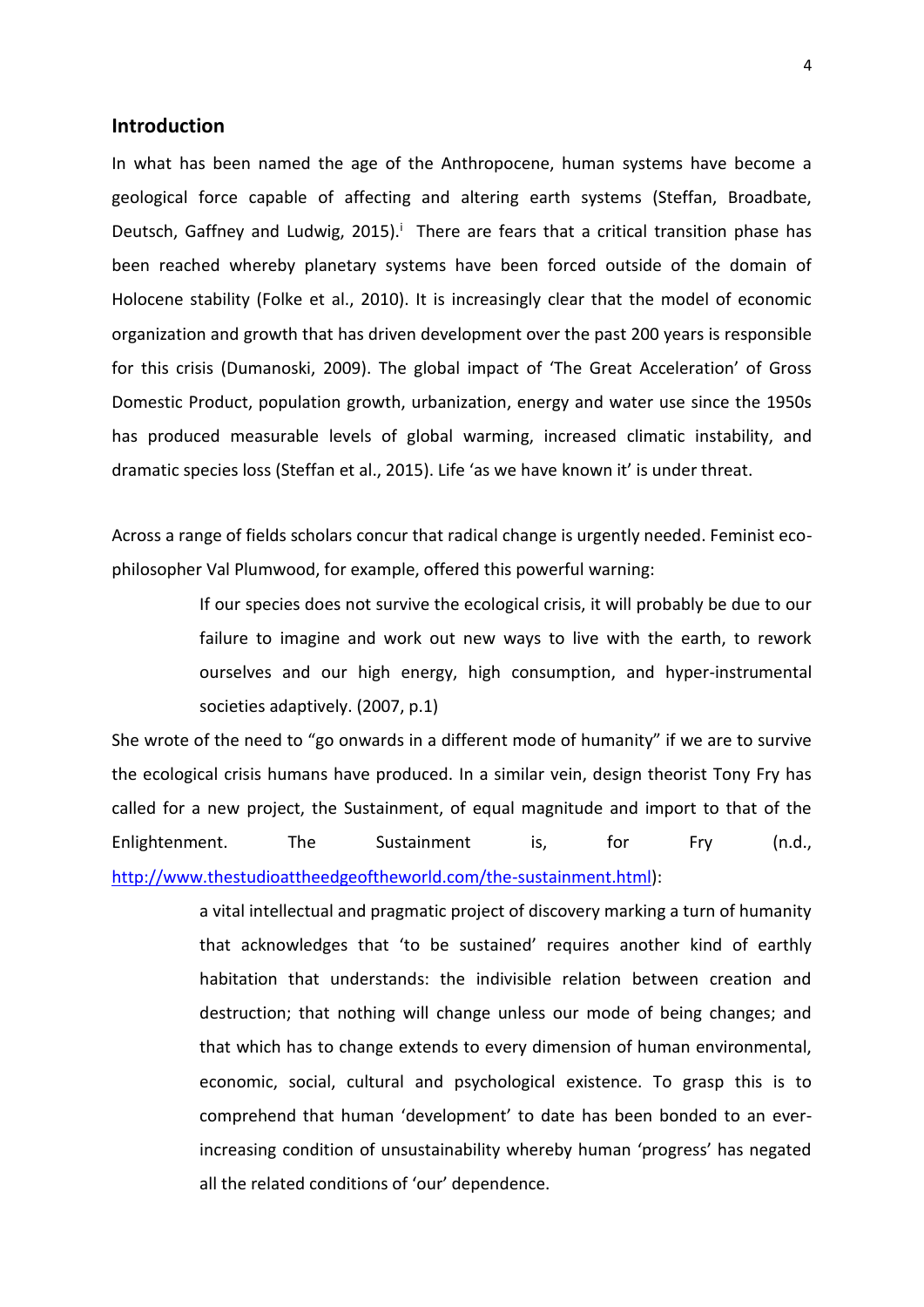The hyper-separation of humans from nature that has taken place within industrialized economies over the last two hundred years has reduced the ability of humans to be affected by the non-human world. Plumwood and Fry call for new ways of inhabiting the earth. They point to the need to rethink what economic development is and to reconfigure the lived relationships between economies, ecologies and built environments.

The relatively new field of Resilience Science addresses complex adaptive systems and provides a promising step forward from the conceptual hyper-separation of ecological from economic analysis that has contributed to the current crisis. The concept of 'socialecological resilience', for example, situates people and nature, or economies and ecologies, as interdependent systems that change, adapt and transform (Holling 2001; Folke et al 2010; Walker and Cooper, 2011). This article considers whether resilience thinking, as advanced by the Resilience Alliance (e.g. Holling, 1973, 1986, 2001; Folke, 2006; Folke et al., 2010) can offer guidance in the current context. In a social-ecological system *adaptability* is the capacity to harness collective action to 'bounce back' after threat and re-establish some kind of stable condition, whereas *transformability* is the capacity to 'bounce forward' and "create a fundamentally new social-ecological system when ecological, political, social or economic conditions make the existing conditions untenable" (Folke 2006, p.262; Manyena, O'Brien, O'Keefe and Rose, 2011). This paper asks: Can resilience thinking guide the kind of transformational change that the coming of the Anthropocene demands? What does the resilience approach say about how the economy might 'bounce forward'? In particular, can the concept of social-ecological resilience be applied to the task of transforming the built environment of cities, where economic growth is physically manifest in durable material structures?

The argument is organized into three sections. Section 1 critically reviews the resilience literature for how interdependence between ecologies and economies is positioned. It suggests that the model of economy drawn upon by Resilience Science is limited by an over emphasis on stores and flows of capital and the potential of self-organized markets to bring about transformation. It argues that politics and ethics are not only banished from the operations of resilience dynamics but also from the discursive representation of resilience. Section 2 offers a reframing of economic identity and the dynamics of social-ecological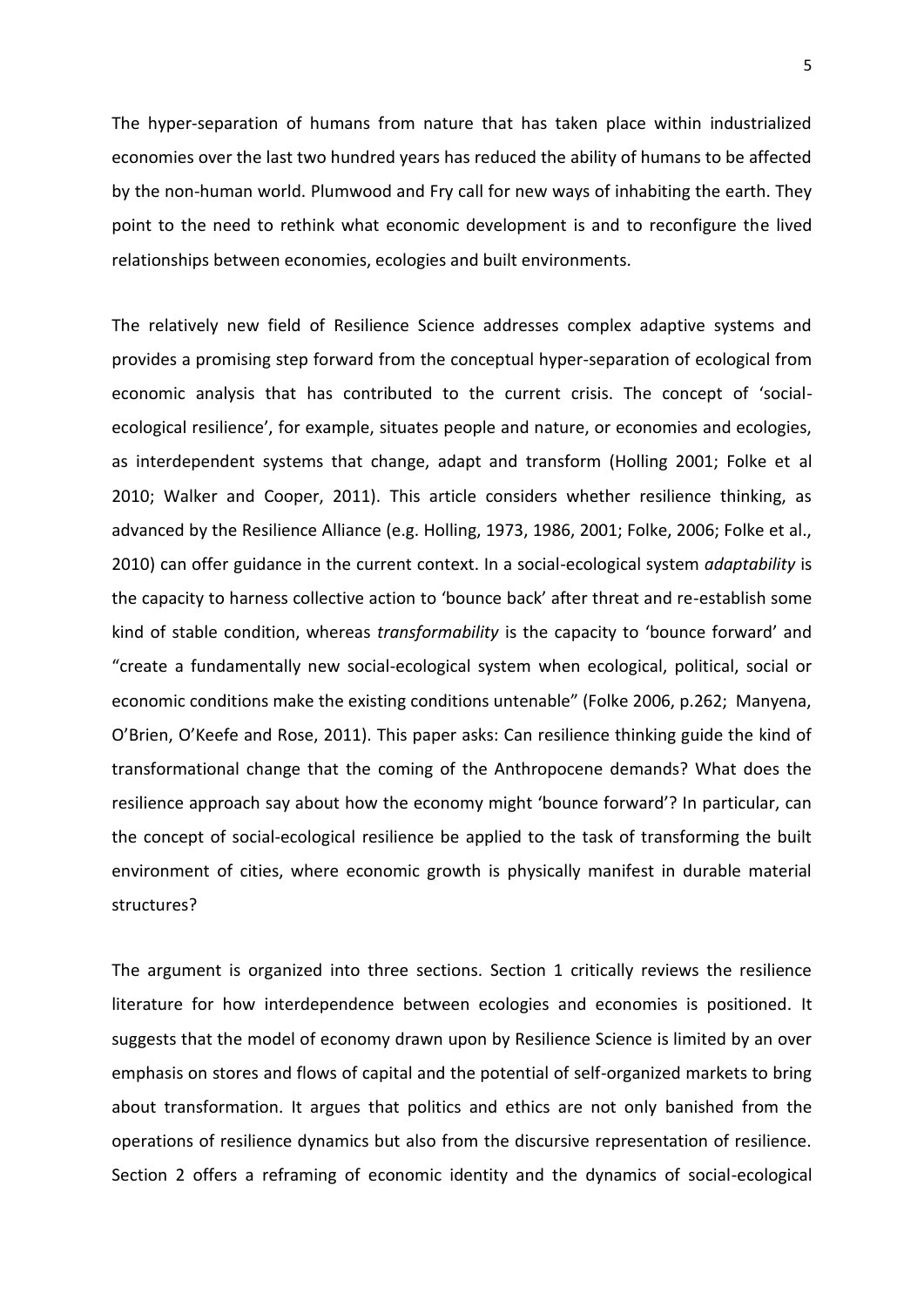resilience. It proposes a non-capitalocentric vision of the diverse economy in which ethical practices of habitat maintenance might be actively pursued to build the resilience of more than human community economies. Drawing on the field of Environmental Humanities, this section situates human economic activity *within* ecologies. Here interdependence is not framed in terms of 'natural' ecologies providing services for 'human' economies but in terms of ethical negotiations between human and non-human economies in ecologies of more than human communities. Jane Jacobs' (2000) thinking on the 'nature of economies' and J.K. Gibson-Graham's (2006) theory of community economies are employed to help theorize ethical moments of resilience building. Section 3 turns to the matter of buildings and physical infrastructure in neighbourhood based community economies. Two innovative processes of co-construction, one in Indonesia, the other in Cambodia are interrogated for what they reveal about the interdependence of diverse human and non-human economies and ecologies, and the role of ethical negotiation in building neighbourhood resilience. These cases are presented as local examples of "going on" in an exploratory mode that accepts and works with instability, uncertainty and contingency.

# **1. Social-ecological resilience: a systems approach to ecological and economic interdependence**

The concept of resilience is employed in many different contexts—natural resource management, engineering, design, anthropology and social psychology. In recent years resilience thinking has spread from its formulation in ecosystems science to "rapidly infiltrate vast areas of the social sciences", particularly those concerned with the logistics of crisis management (Walker and Cooper, 2011, p.143, 144). If resilience has replaced sustainability as "the buzzword of the moment" as Porter and Davoudi argue (2012, p.329), it is probably because it speaks to the need to theorize dynamics of transformation across the broad fronts of natural systems, social systems, psyches and built environments. The argument in this paper is motivated by a concern to work *with* the concept of resilience but to do so paying critical attention to the way interdependence between ecologies and economies is represented. The discussion proceeds by examining Holling's notion of socioecological resilience as a theory that integrates society, economy and the biosphere (Walker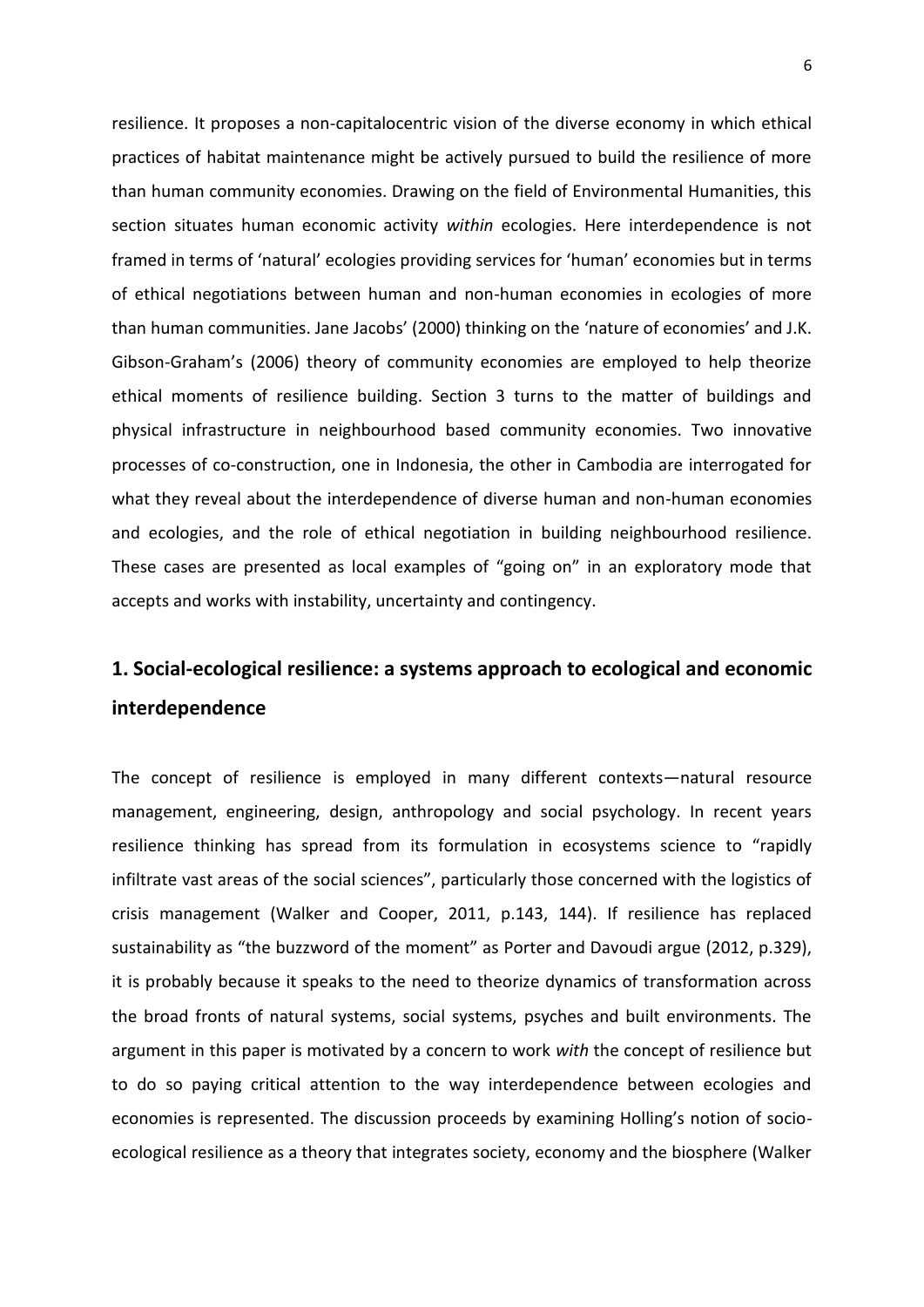and Cooper, 2011, p.147) and "deepens our understanding of linked ecological/economic/decision systems" (Holling, 2001, p.391).

In the move away from equilibrium-oriented 'engineering' resilience to a properly 'ecological' resilience, non-linear adaptive cycles are seen to produce changed states and even new systemic relationships, but the persistence of a defining system structure. The term capital is used to invoke "the inherent potential of a system that is available for change" (Holling, 2001, p.393). Capital is the stored 'wealth' of a system, whether this be an ecosystem made up of biophysical capital, or an economic system made up of financial, manufactured, cultural, social and human capital (Folke et al., 2010, p.261). The neverending adaptive cycles that interlink natural systems, human systems, human-nature systems and social-ecological systems involve "growth, accumulation, restructuring, and renewal" (Holling, 2001, p.392-4). This integrative theory of transformation resonates with Schumpeterian and Marxian narratives of capitalist development involving crisis, creative destruction, restructuring, and the emergence of 'new' forms of capitalism. Walker and Cooper draw out the conceptual links between Holling's later work on the self-organizing and self-regulating capacities of complex adaptive systems and Hayek's "mature theory of spontaneous market order and social evolution" (2011, p.147). They argue that, writing in the 1970s, both Holling and Hayek rejected "metaphors of classical thermodynamics" and were "preoccupied by questions of epistemic limits to prediction". Both were critical, for example, of the Club of Rome's "assertions of ecological limits to growth" (p.144). In his 2001 paper Holling looks to the "forward looking behaviours of people":

These behaviors play a role in transmitting future scarcities into current prices, thereby inducing conservation behaviors in the real economic world. This forwardlooking process functions through futures markets and the strategic purchase and holding of commodities. They provide very large incentives for some people to forecast the coming scarcity better than the rest of the market and to take a position to profit from it. But what one market participant can do, all can do; thus, this process transmits information to the market as a whole. (2001, p.401)

Holling notes that there are, of course, limits to the operation of this complex system, for example, when institutional rigidity and political power pervert the "essential liberal and equitable" workings of a market (p. 401). Here we see the synergy with neoliberal policy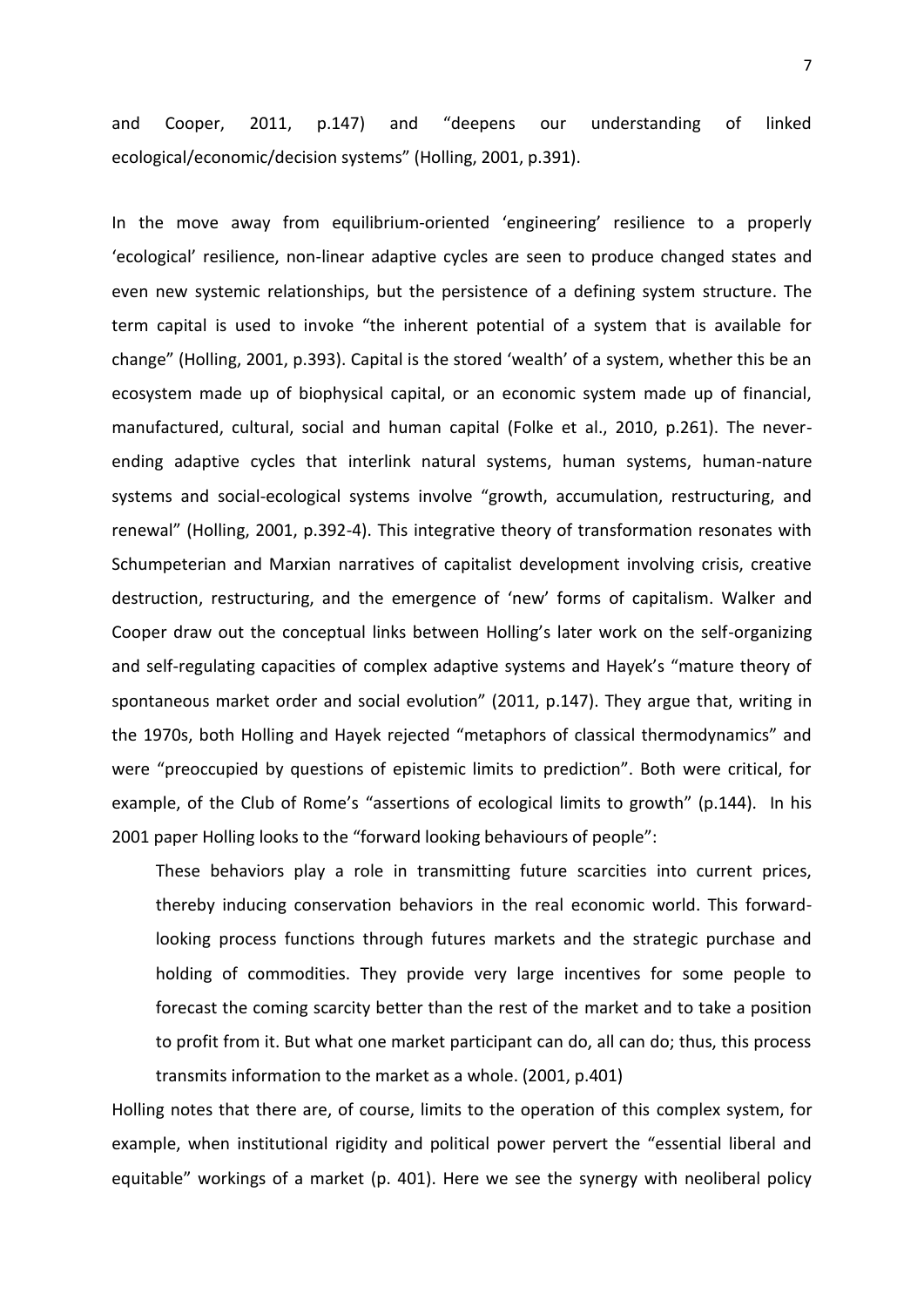informed by Hayek's adherence to the self-organizing dynamics of the 'free' market (Walker and Cooper 2011, p.150).

The conception of ecology-economy interdependence that informs this founding vision of resilience is but one (very influential) representation. The question of concern in this article is whether this approach can be usefully deployed to engender the radical transformations, especially in the economic arena, that are needed today? Many scholars working in this field would agree with Folke that "research in social-ecological resilience is still in the exploratory phase" (2006, p.263). In the spirit of contributing to this exploration it is worth considering what is excluded by a unifying theory of social-ecological systems and the effects of this exclusion.

A quest to integrate the "essence of ecological, economic and social science theory" as simply as possible motivates the systems thinking that informs Resilience Science (Holling, 2001, p.391). A system is "a discernible and stable entity that maintains its structure in spite of both the plasticity of its ongoing micro changes and the replacement of its components" (Lawn, 2001, p.148). Any system is defined not only by what is included but what is excluded. So, just as the early field of ecology "excluded humans or treated human actions as external to the system" (Folke, 2006, p.262), modernist representations of the economy excluded the environment from its system. It took the new discipline of ecological economics (see, for example, Daly and Farley, 2010) to translate the environment into 'natural capital' and position it *within* the economic system as providing 'ecological services'. Resilience studies embraced this melding of two separate systems into one, and instated a unifying logic of complex adaptation and transformation to govern economyecology interdependence. But exclusions remain. What of all the diverse human economic activities that cannot be capitalized and priced? What of the relations between human and environments that are not about 'servicing' but are about mutual care and stewardship? What about the developmental dynamics that are not driven by accumulation, the releasing of potential, creative restructuring and structural maintenance? Indeed, if it is the capitalist economic system (albeit in the form of a new 'regime of accumulation') that persists, how might radical transformation and a new development trajectory come about?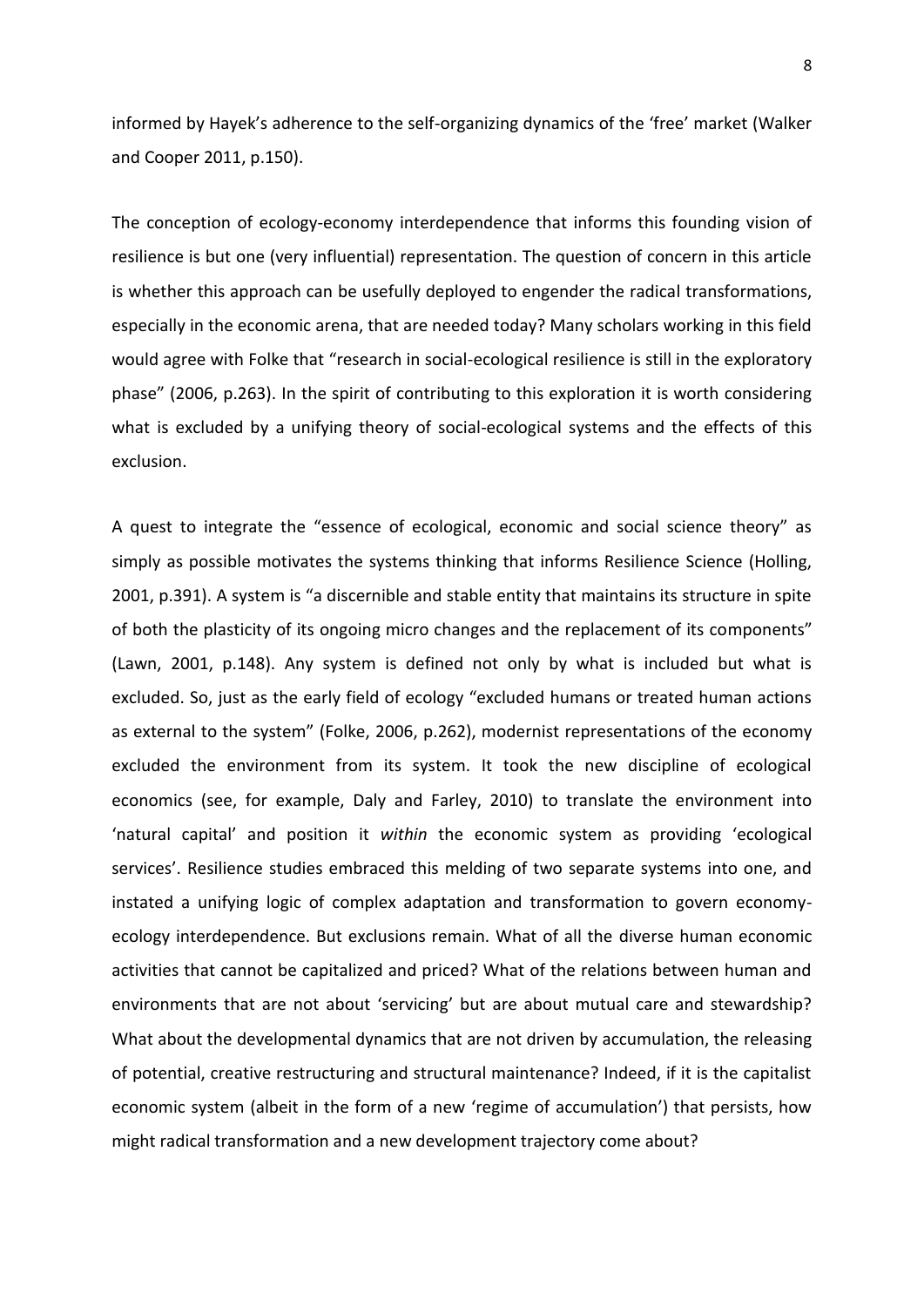Most importantly systems exclude politics. When a language of capitals is used to value the stocks and flows of everything from river water to family care, 'capitalism' becomes synonymous with 'the economy'. Culture, government and life itself are seen to operate 'within capitalism'. Represented as a system of production, markets and finance that operates at a global scale, nothing escapes capitalism's grasp, there is no alternative, and no outside. This 'capitalocentric' way of thinking limits the imaginary of 'other worlds' and constrains politics (Gibson-Graham, 1996, p.6). But stepping outside of a realist epistemology, and accepting the political nature of knowledge production, it is increasingly accepted that theories offer performative 'approaches' that make certain things more real than others (Law and Urry, 2004). There is, thus, a choice to be made as to whether the capitalist economy is represented as a force of nature or as a precarious assemblage of powers, practices, technologies and discourses that must be continually reconfigured and performed (St. Martin, Roelvink and Gibson-Graham, 2015). Similarly there is a choice to be made as to whether the environment is represented as a resource for human consumption or as a vibrant complex of interconnected communities of living and non-living things with the will to flourish (Rose, 2004).

To summarize, Resilience Science has made major advances in the understanding of complex adaptive systems that work according to "far from equilibrium" dynamics (Folke, 2006, p.257). It has brought the instability of living systems to the fore. This work is invaluable when grasping the interactions of earth and human systems at the planetary down to the local scale. It has contributed to the understanding of global warming and what the coming of the Anthropocene means in terms of critical thresholds and transitions. However, the representation of the economy as stocks and flows of capital that release potential, restructure and reconfigure according to the spontaneous operations of markets limits the ability of the resilience approach to imagine radical economic change. It fails to overcome the separation of human and non-human worlds and shores up an instrumentalism that is dangerous. If the transformational shift of the deep type advocated by Plumwood and Fry is to occur there is a need for more experimental and ethically driven conceptions of economic dynamics and a less utilitarian view of economy-ecology interdependence.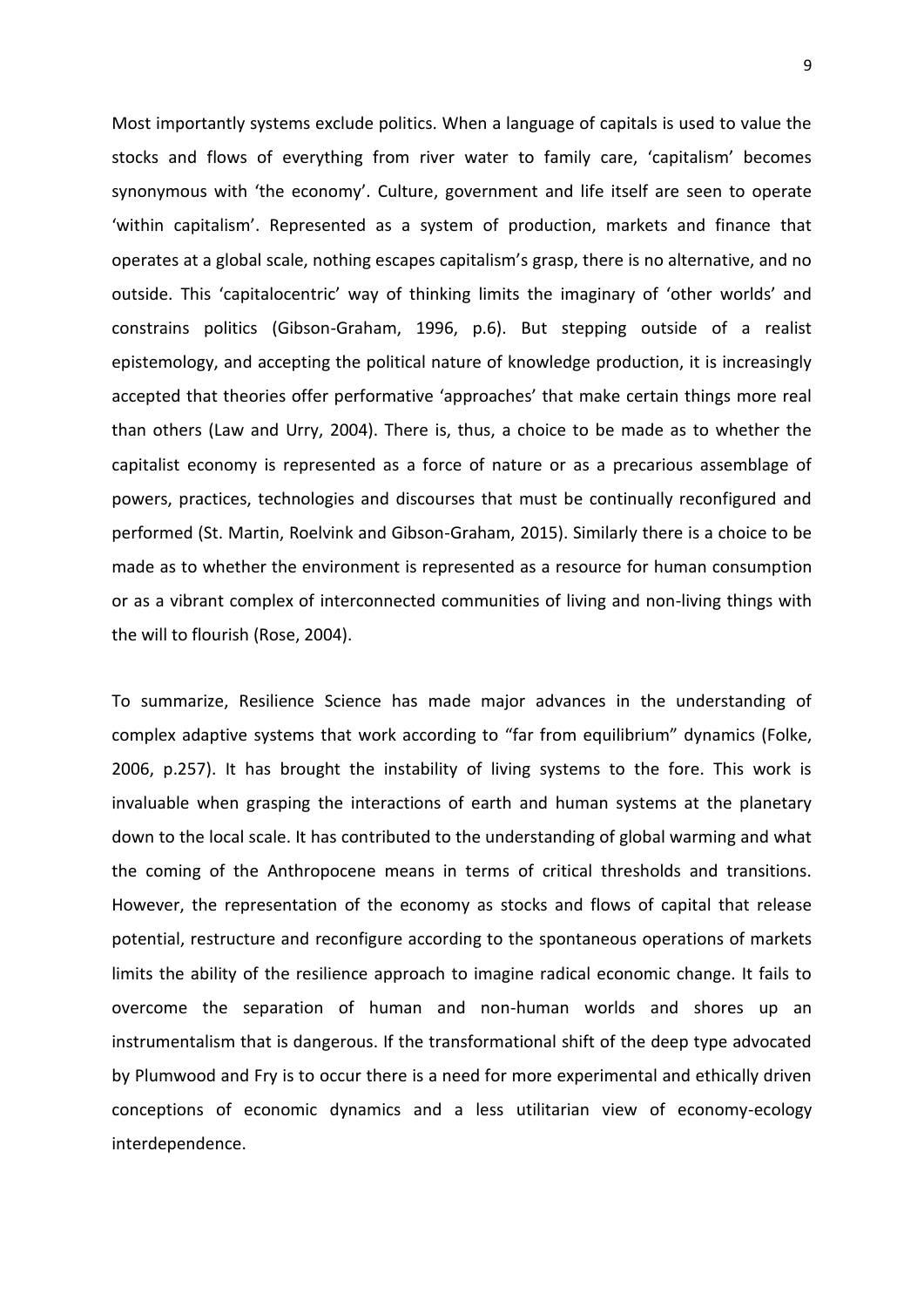## **2. Re-embedding economy** *within* **ecology and reframing resilience as more than human community flourishing**

In this section new developments in the Environmental Humanities and non-capitalocentric economic thinking are used to theorize ecology-economy interdependence using a different kind of ecological entry point. As is well known the Greek term *oikos*, the common etymological root of both 'economy' and 'ecology'*,* is translated as 'household' or 'habitat'. *Oikonomia*, or economy, partners *oikos* with *nomos*, a term which embodies certain tensions between its meaning as either 'management' cum 'negotiation' of the domestic household or habitat, or as 'customary', as opposed to state, law—here showing the link between *nomos* and nomad.<sup>ii</sup> Gibson-Graham and Miller (2015) propose a definition of economy as the negotiation of order within habitats. This definition allows for a consideration of the economies of different species that negotiate livelihoods in varied habitats, thus taking the term well beyond the domesticated and mastery-oriented 'management' of human households and national economies, toward the kind of multi-species negotiation that needs cultivating in the Anthropocene (Miller, 2016, pers.com). What then of ecology or *oikologia*, which partners *oikos* with *logos*, that is, the knowledge or account of habitat? Rather than equating ecology with 'natural systems' as is the common practice, eco-logy becomes a conceptual framework from which to view the articulated whole of interacting economies including the interdependence of order in human, animal and plant habitats.

The idea that it is not only humans who have economies, but that other species and living entities also manage and negotiate their livelihoods (in, for example, bee economies, bamboo economies, bacterial economies etc), and the idea that human economies are in continual interdependent relationship with these other economies may well be strange. But, as Gibson-Graham and Miller argue:

> there is no more ground for the construction of a human 'economy' separate from its ecological context than there would be for ecologists to consider the provisioning practices of bees as an independent 'system'—with its own internal laws and imperatives—wholly separate from their constitutive interrelationships with flowering plants, other pollinators, soil mycorrhizae, nitrogen fixing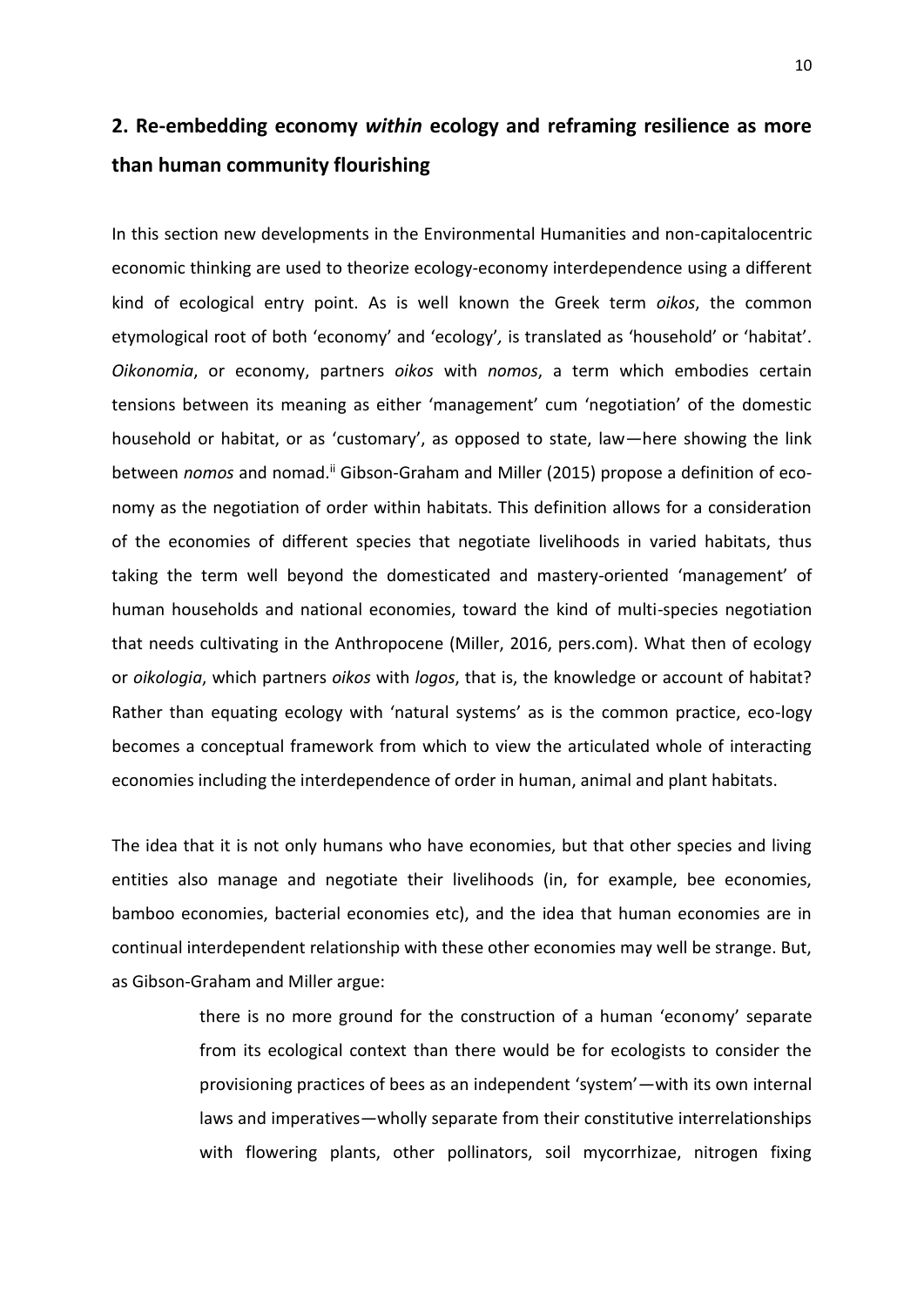bacteria, seed dispersing birds and mammals. Human sociality is simply a particular manifestation of the mutual interrelationships between and among species and between and among communities of living beings that implicate lives ranging from mitochondria in our cells to pollinators that make agriculture possible. (2015, p. 10)

The extent to which this notion seems strange is but a measure of the success of a powerful modern discourse of economy that has separated out human livelihood negotiation from that of non-human livelihoods. So when parts of the environment are represented as 'resources' or 'ecological services' that function as stores of 'natural capital' that can be mobilized as monetized 'inputs' into the human economic system they become completely divorced from the lively ecosystems from which they emerge. At the same time human-nonhuman interdependence is reduced to utility and stripped of any ethical content.<sup>iii</sup>

An ecological entry point highlights the vast diversity of economic activities that support livelihoods in a 'more than capitalist' economy. This includes unpaid and alternatively paid labour as well as waged labour; the sharing and allocation of non-commodified products as well as commodity market transactions; sole proprietorship, cooperatives and social enterprise as well as capitalist business; collective private and communal forms of property as well as individual private property; and non-mainstream forms of investment alongside mainstream finance (Gibson-Graham, 2008; Gibson-Graham, Cameron and Healy, 2013). Non-capitalist practices and their dynamic interdependencies are not captured by capitalocentric economic discourse. Indeed they are deemed unimportant in light of systemic dynamics like capital accumulation and dis-accumulation, financialization and crisis, the mechanics of commodity and investment supply and demand. Today, there is much interest in the growth of non-capitalist or post-capitalist economies—that is, social, cooperative*, buen vivir*, degrowth and collaborative economies in which the activating dynamics are ethical commitments to a range of outcomes other than profitability and private wealth accumulation (see, for example, Bollier and Helfrich, 2014).<sup>iv</sup> An noncapitalocentric framing allows for resilience to be explored within this ecology of interacting economic diversity.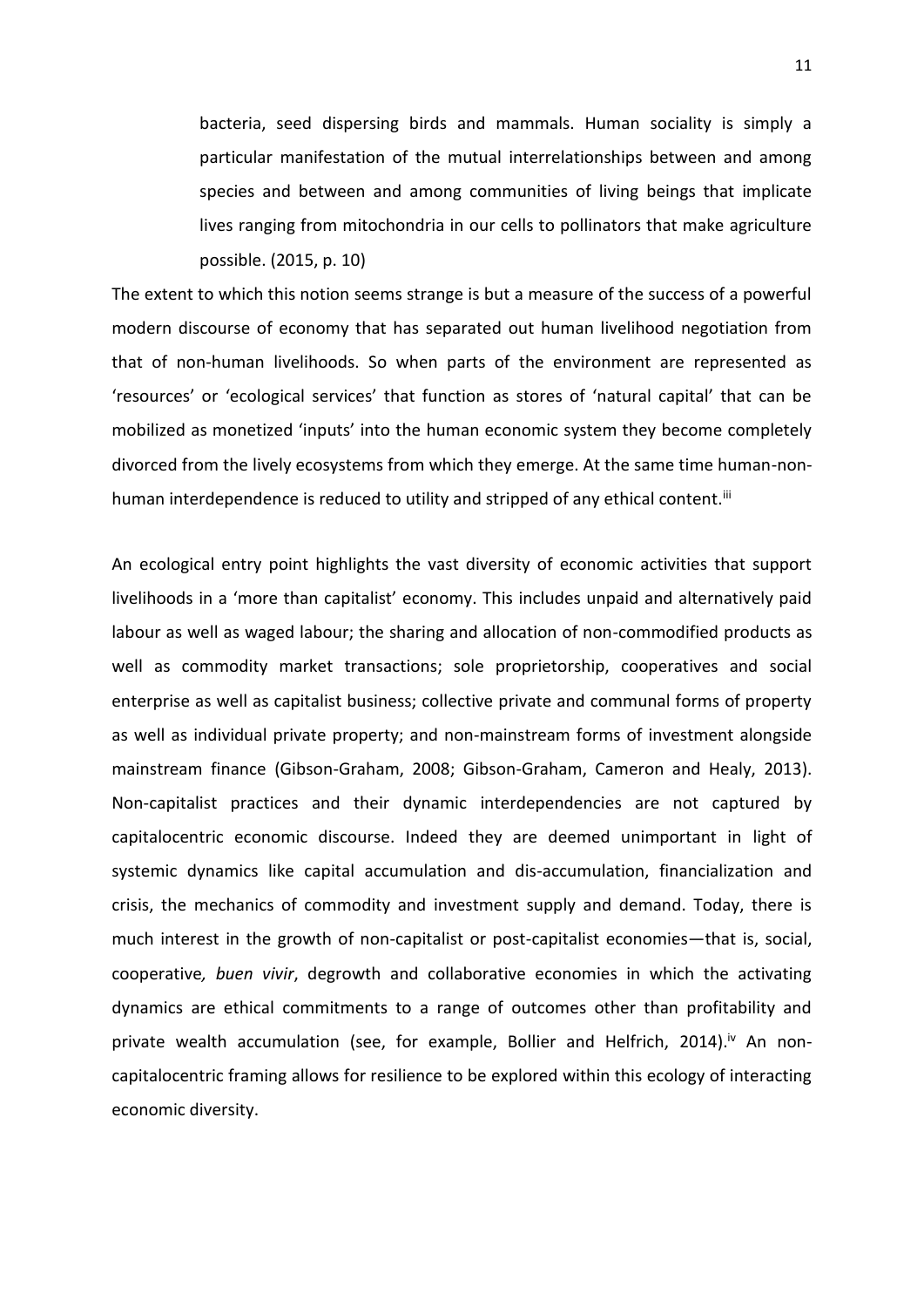In a diverse economy, humans, non-human species and natural elements can all be seen as actively co-producing well-being and care. Plumwood's philosophical reflections are useful in helping to delink agency from the human subject. She writes:

the reductionist materialism that is regarded as the new beginning to modernity is actually just a truncated dualism which preserves at its heart the original splitting and reducing process, stripping mind, intelligence and agency out of materiality and awarding it to a separate driver. It represents nature as passive and uncreative, real creativity coming only from (various) mind-identified drivers, usually humans or humanoid. (2009, p.119)

In the field of Environmental Humanities, which Plumwood helped to establish, this separation is overcome through the study of ethical connection. Rose, for example, extends Levinas' view of human connectivity whereby subjectivity arrives "in the form of a responsibility toward another" to human-non-human interrelationships (Newton, 1995, p. 12 quoted in Rose 2004, p.13). In her view connectivity and responsibility are central to the operations of resilience. She transports the language of systems into the ethical domain of mutual flourishing:

The term 'resilience' is used in a technical way by ecologists. It refers to relationships within ecosystems and is attuned to the instability of living systems. Each living thing has its own will to flourish, its own 'conatus' in philosophical language. The will to flourish brings every living thing into relationship with other living and non-living parts of the environment. When those relationships work to enable life to flourish, the system itself may be said to be resilient. ..it will be self-organising and self-repairing. In human terms, resilience has a similar meaning, referring to the capacity of groups of people to sustain themselves in flourishing relationships with their environment, to cope with catastrophe, and to find ways to continue. (2004, p.7)

When ethical connectivity (which may be represented by a more experimental notion of system connectivity) is taken as a starting point, economic analysis, in the first instance, would identify the range of economic activities that are maintaining human and non-human livelihoods and the dynamic interactions between diverse human economies and diverse non-human economies. The questions that emerge are, for example: What kind of economic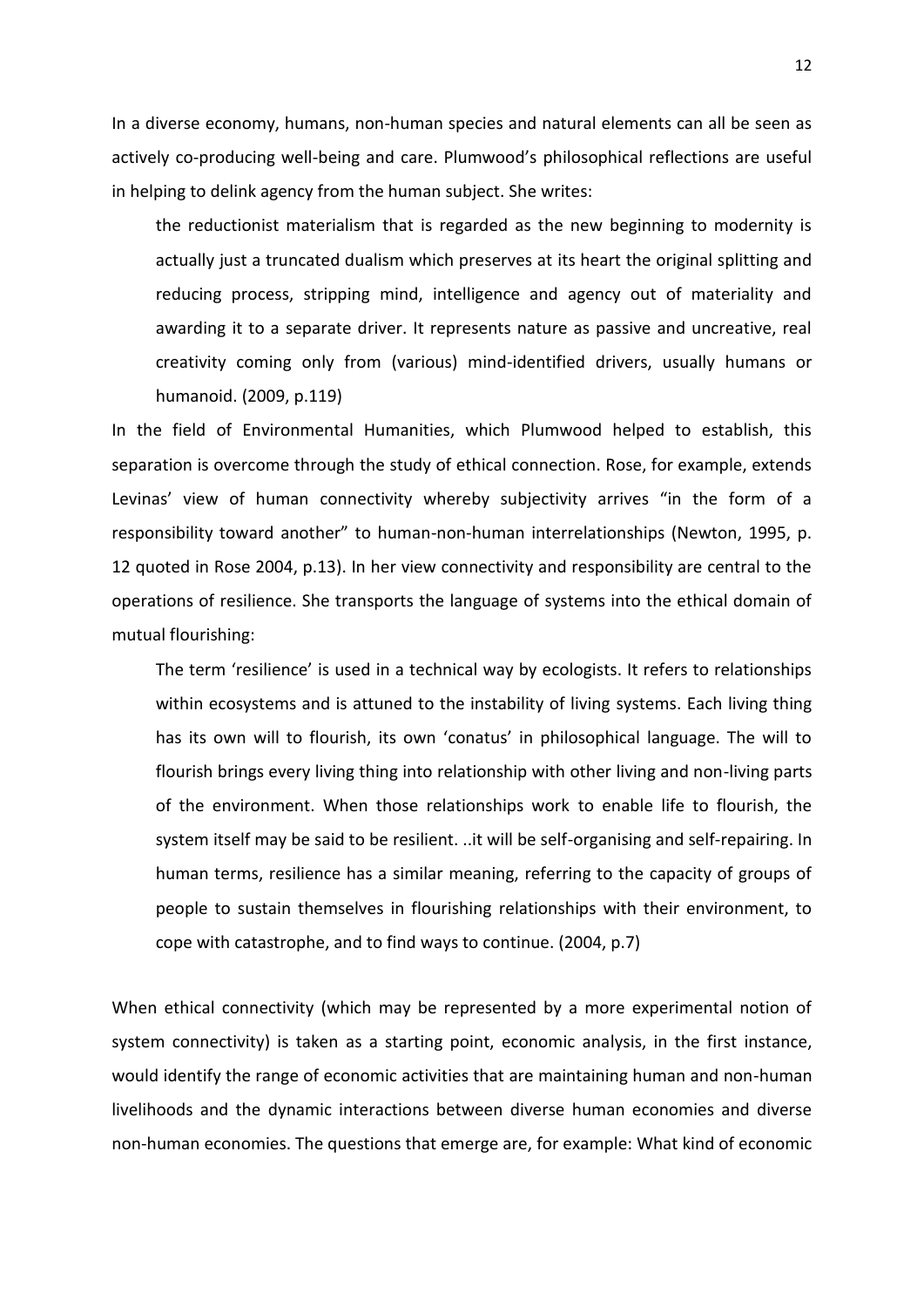relationships foster sustainable ways of flourishing? Which economic relationships promote resilience and which destroy it?

In her book *The Nature of Economies* Jane Jacobs (2000) proposes that the dynamics of natural ecosystems be taken up as principles for cultivating sustainable and resilient economic regions.<sup>v</sup> She highlights the dynamics of:

- habitat maintenance—that is, the continual adjustment and correction of relationships between organisms to survive well together,
- increasing diversity and redundancy—as the more diversity leads to more effective support for life,
- circulation and capture of energy and matter that helps diverse activities and niches to self-refuel, and
- complex interdependence of developments and co-developments that co-evolve in an unpredictable but self-organizing manner.

Jacobs suggests that these dynamics can be activated within regional economies through, for example, economic sectoral diversification and thickening of local interactions along the supply chain. Gibson-Graham, Cameron and Healy (2013) have further linked these dynamics to the building of *more than human community economies* in which being-incommon is negotiated with all other life forms. Here 'community economies' are not simply commercial transactions and business operating in a local area. As already discussed, 'economy' signals the *oikos* or habitat, that which supports life, whereas 'community' is evoked in the active sense of negotiating being-in-common as a multispecies, human and non-human community, a 'we' that includes all of those with whom human livelihoods are interdependent and interrelated.<sup>vi</sup> A community economy is, thus, a space of co-learning in which humans are beginning to "see the non-human sphere in ethical terms" (Plumwood 2009, p. no page). vii This does not mean locating ethical consciousness in the non-human but including non-humans in a wider more than human community. The ethical concerns of community economies (as laid out in Gibson-Graham, Cameron and Healy, 2013, pp. xviiixix) can be read through Jacobs' set of resilience dynamics as follows.

In a community economy habitat maintenance is supported by: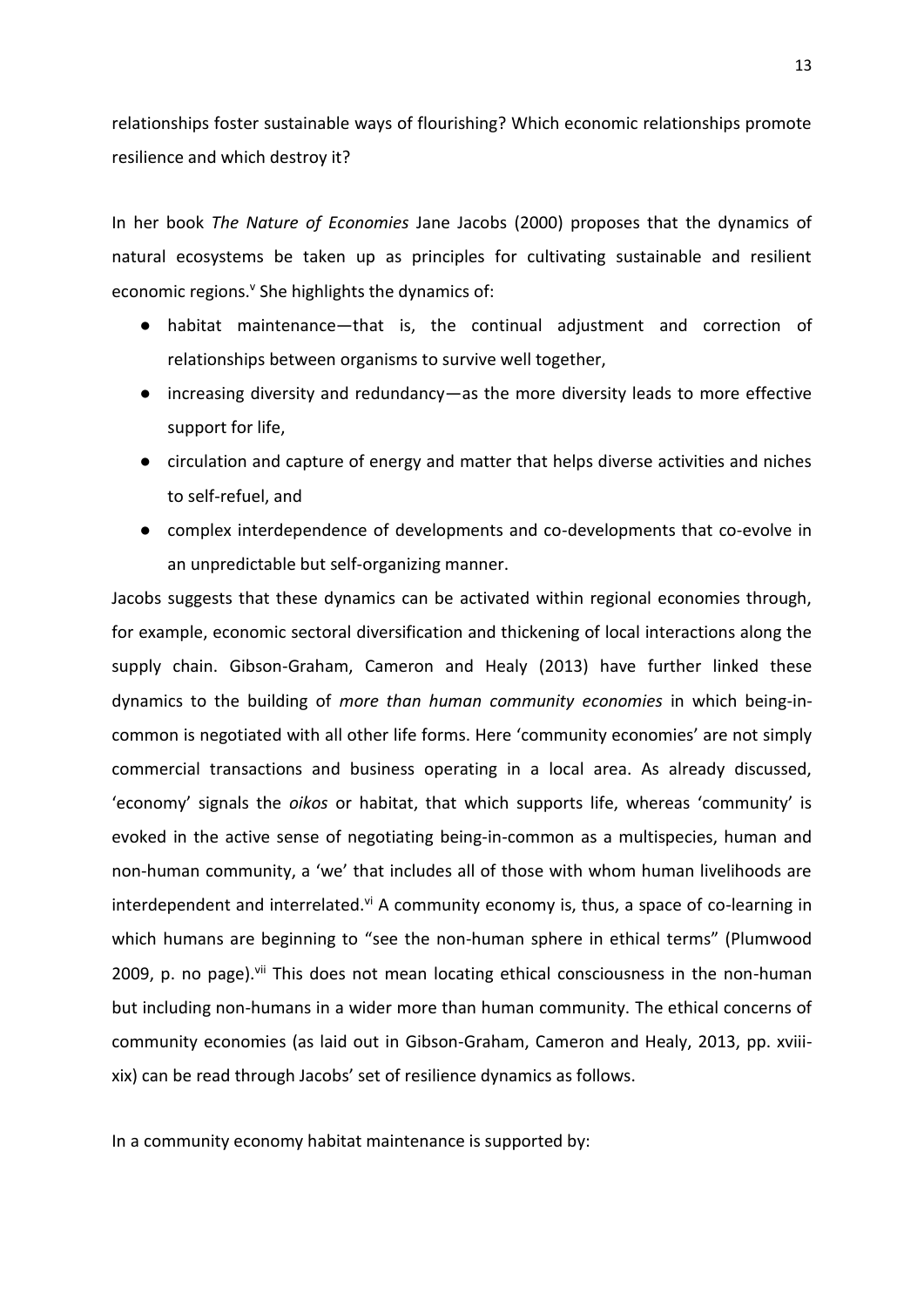- the work of humans and earth others to meet basic needs and survive together well and equitably,
- transacting with/encountering human and earth others in ways that support mutual wellbeing, and
- consuming sustainably.

Diversity in a community economy involves fostering:

- multiple, co-existing forms of labour, transactions, enterprise, property and investment,
- economic sectoral diversity, and
- species and ecological diversity.

Self-refuelling in a community economy takes place by:

- distributing natural and social surplus to enrich social and environmental health,
- caring for—maintaining, replenishing, and growing—the natural and cultural commons, and
- investing wealth in future generations of human and earth others so that they can live well.

Co-evolving developments and interdependence result from:

● human-human and human-non-human negotiations within community economies that cannot be specified in advance and where the bounds of negotiation are continually being fixed and extended.

The key theoretical moves in this section thus far have been first to reframe the identity of 'the economy' as diverse and more than human, and to re-embed economies *within* ecologies. The second move has been to view the dynamics of interactions between human and non-human economies in terms of ethical negotiation. Once more, it is a measure of the success of western systems of thinking that the idea that animate and inanimate materials might possess creative, agentic properties is so strange or ludicrous. Shifting thinking in this realm involves the kind of radical change that Fry gestures to in his concept of The Sustainment. It may well require a new kind of analytical practice in which critical judgement is suspended while exploratory work is done as to how this reconfigured 'we' negotiates questions of needs and survival, surplus generation and distribution, transactions and encounters, consumption, commons sharing and investment in futures.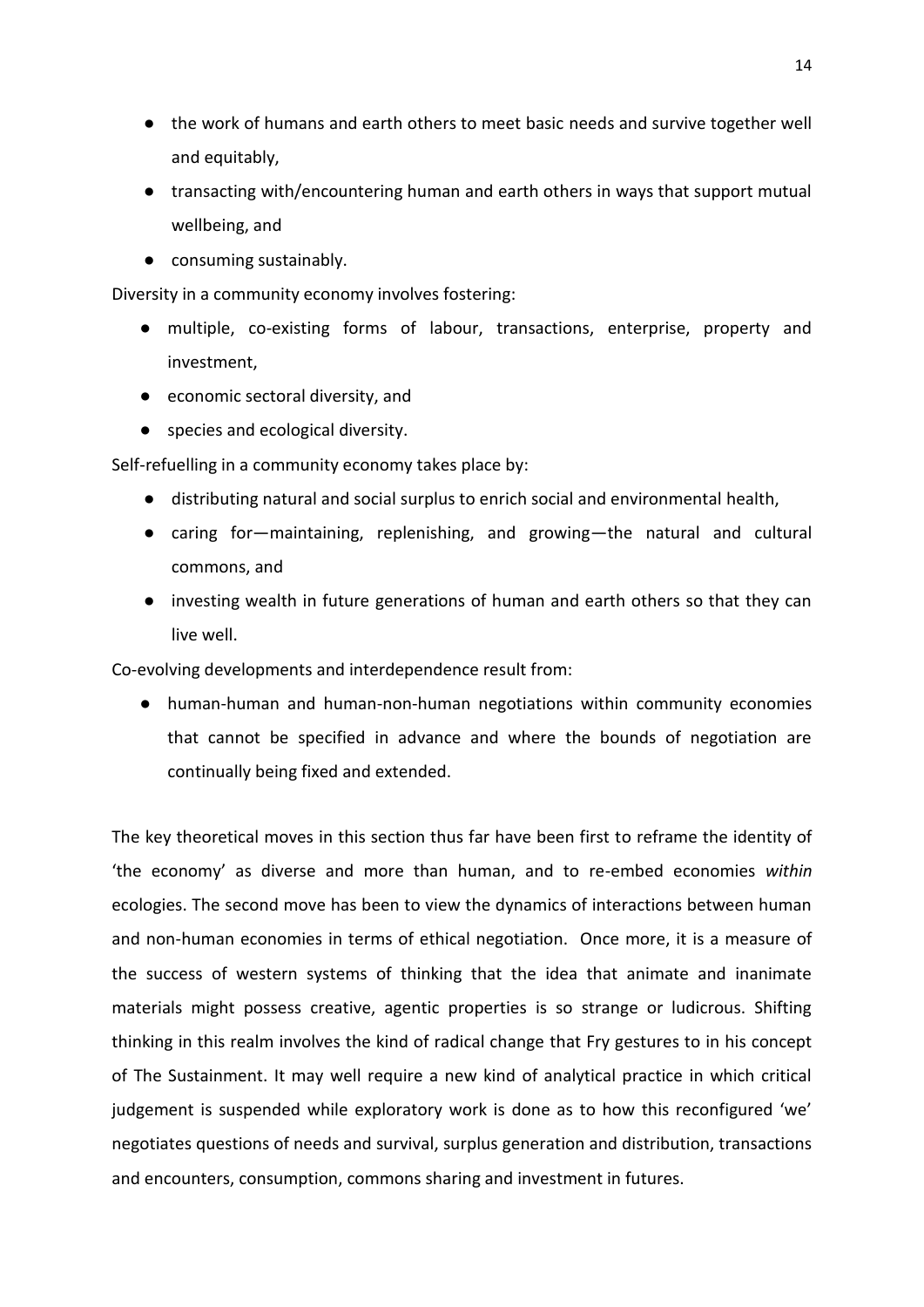This section concludes with a brief consideration of the implications of this reframing for resilience in the built environment. As Steffan et al., (2015) document, the rapid urbanization that has taken place across the globe since the 1950s is one powerful component of the Great Acceleration in human activity that is affecting planetary systems. Today, more than half the world's population lives in urban areas (UN, 2014). If the challenges of climate change are to be met so as to go on in a different mode of humanity, then transformative capacities must be focused on the "buildings, infrastructures and cultural landscapes" (Hassler and Kohler, 2014, p.222) that economic growth has produced.

Yet the built environment is often represented in terms of its durability and rigidity to change, as sedimented stocks of natural, human and finance capital that "enable and facilitate certain kinds of activity" and, it could be added, not others (Hollnagel, 2014, p.222; see also Harvey, 1985). How then to go on in a different mode of humanity? How can built environments deal with the instability and unpredictability of change and still maintain the function of providing flourishing habitats for humans and earth others? How might resilience in more than human community economies be practiced in built environments and urban systems? The final Section takes up Hollnagel's conception of built environments (or systems in his terms) as *socio-technical habitats* (2014, p.227) and explores how resilience might be built through 1) on-going negotiations to ensure human and non-human habitat maintenance, 2) protecting and generating economic and ecological diversity and 3) developing a new relationship to durability, one less focused on lasting built forms and more on lasting abilities to re-perform ethical acts.

## **3. Building Resilience in Monsoon Asia**

Some of the most rapid growth of population and urbanization on the planet is taking place in South and Southeast Asia, or what has historically been referred to by the west as 'Monsoon Asia' (Steffan et al., 2015). In this region the prospect of rising sea levels offers a major threat to many of the newly urbanized areas and countries are already experiencing the massive force of increasingly unpredictable climate systems. The two cases of resilience building practices to be discussed in this Section are located in urban hinterlands in this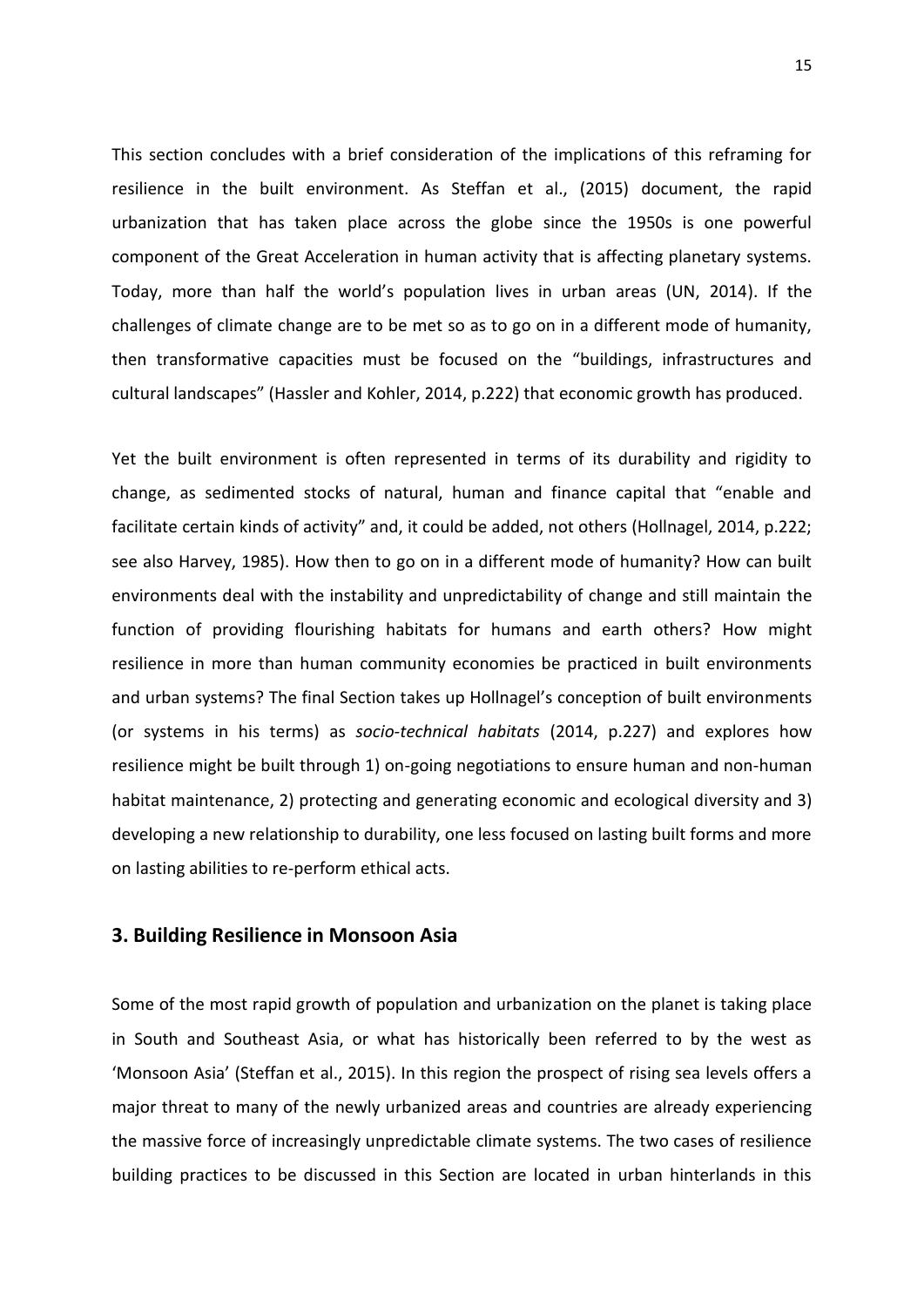region. The first involves an ephemeral bamboo bridge that is built across the Mekong River each dry season from Cambodia's second biggest city, Kampong Cham, to the small village of Koh Paen. The second is of an experimental Tropical Town for migrant workers in Batam, Indonesia. Both are projects of construction designed to deal with ongoing and inherent instability. Tropical Town deals with the fluidity of flows of migrant workers in and out of the precinct, while trying to foreshadow a different kind of economy through creating an urban habitat where work and home are not separated, and where self-provisioning is possible. The annual rebuilding of Kampong Cham's bridge is an ethical practice of more than human community building and a means to co-exist with the flows of the river using regenerative design.

Resilience scientists Folke et al (2010, p.20) propose that "transformational change at smaller scales enables resilience at larger scales" and that

Society must seriously consider ways to foster resilience of smaller more manageable SESs [social-ecological systems] that contribute to Earth System resilience and to explore options for deliberate transformation of SESs that threaten Earth System resilience. (Folke et al., 2010, Abstract, inclusion added ).

These two small case study snapshots are presented as tentative examples of resilience building that could offer insights into more deliberate and large scale transformations in the built environment.

#### **Kampong Cham's Ephemeral Bamboo Bridge**

In the city of Kampong Cham, on the banks of the Mekong River in eastern Cambodia a 1.5 kilometre long bamboo bridge is built every year during the dry season to the mid-river island of Koh Paen (Figure 1). When the monsoon rains come the bridge is engulfed by water and washed away, only to be built again when the dry season returns. A traveller's blog gives an embodied sense of the structure:

> When looking at the bridge from the side, you can see a lot of crossing bamboo sticks which form a beautiful framework…. a carpet of several layers of canes cut in halves extends over it, absorbing the impact of the vehicles…. I love crossing the bridge with my bike. The irregular ground moves under my wheels, it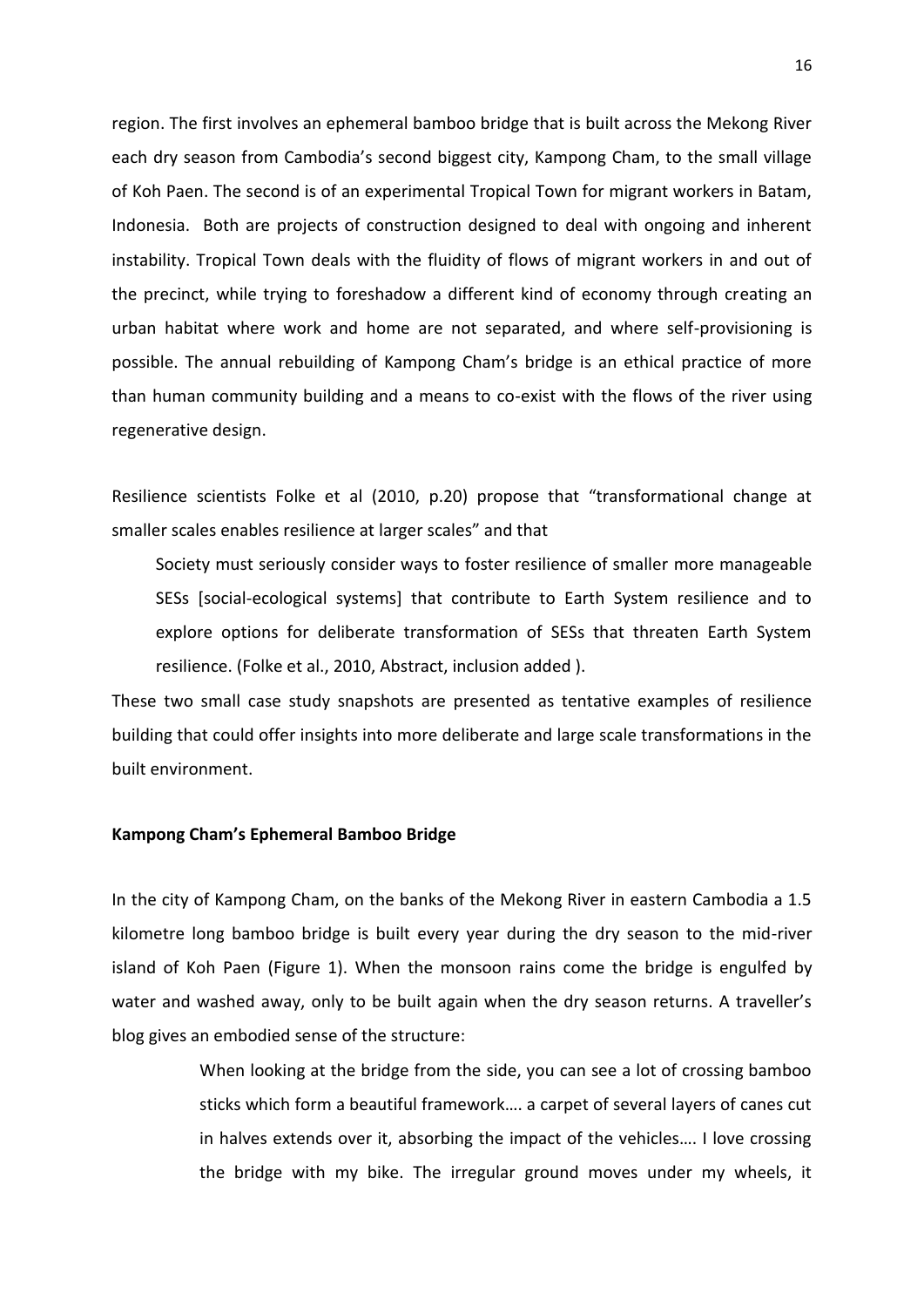oscillates and adapts according to the vehicles which are passing by at each moment, going over it gives you a great sense of adventure….At the beginning, going through the bridge next to a car is pretty scary, because the floor bends with the weight of the car, but, after a couple of times, you relax once you realize the bridge is strong enough…

(Marante, 2016, http://artwatereness.com/portfolio/the-bamboo-bridge/)

Just a kilometre upstream where the river narrows stands the mighty Kizuna Bridge, also 1.5 kilometres in length, a quintessential symbol of Cambodia's modernity. Perched high on pylons to escape the floods, this concrete and steel construction displays all the elegant efficiencies of curved form following function. Completed in 2001 and funded by a \$56 million grant from the Japanese Government, it spans the Mekong River and was the first bridge to join the west and east of the country, thus enabling rampant business-as-usual development of north eastern Cambodia and trade links with Vietnam (Prime Minister Hun Sen, BBC News, 4/12/2001).

#### Figure 1 to go here

From a vantage point on the Kizuna Bridge, looking down river to the quaint bamboo bridge, what can be seen? Is it a backwards glimpse into a pre-modern age where vernacular design, local materials, manual labour and a dominating nature yokes bare survival to the endless repetition of a painstaking task? Or could the bamboo bridge contain lessons for a future of economic and ecological resilience?

This ephemeral bridge works *with* instability and yet is part of a flourishing ecosystem that combines interdependent human and non-human economies. The relative strength and vulnerability of the bridge is a constant reminder of the complex non-human/human interdependencies involved in surviving well together. As a human construction the bridge draws on the strength of natural fibres strong enough to hold up human, animal and machine traffic. At the same time, as a natural construction that cannot withstand the force of water in the wet season the bridge breaks up and washes away when the force of the currents are too great.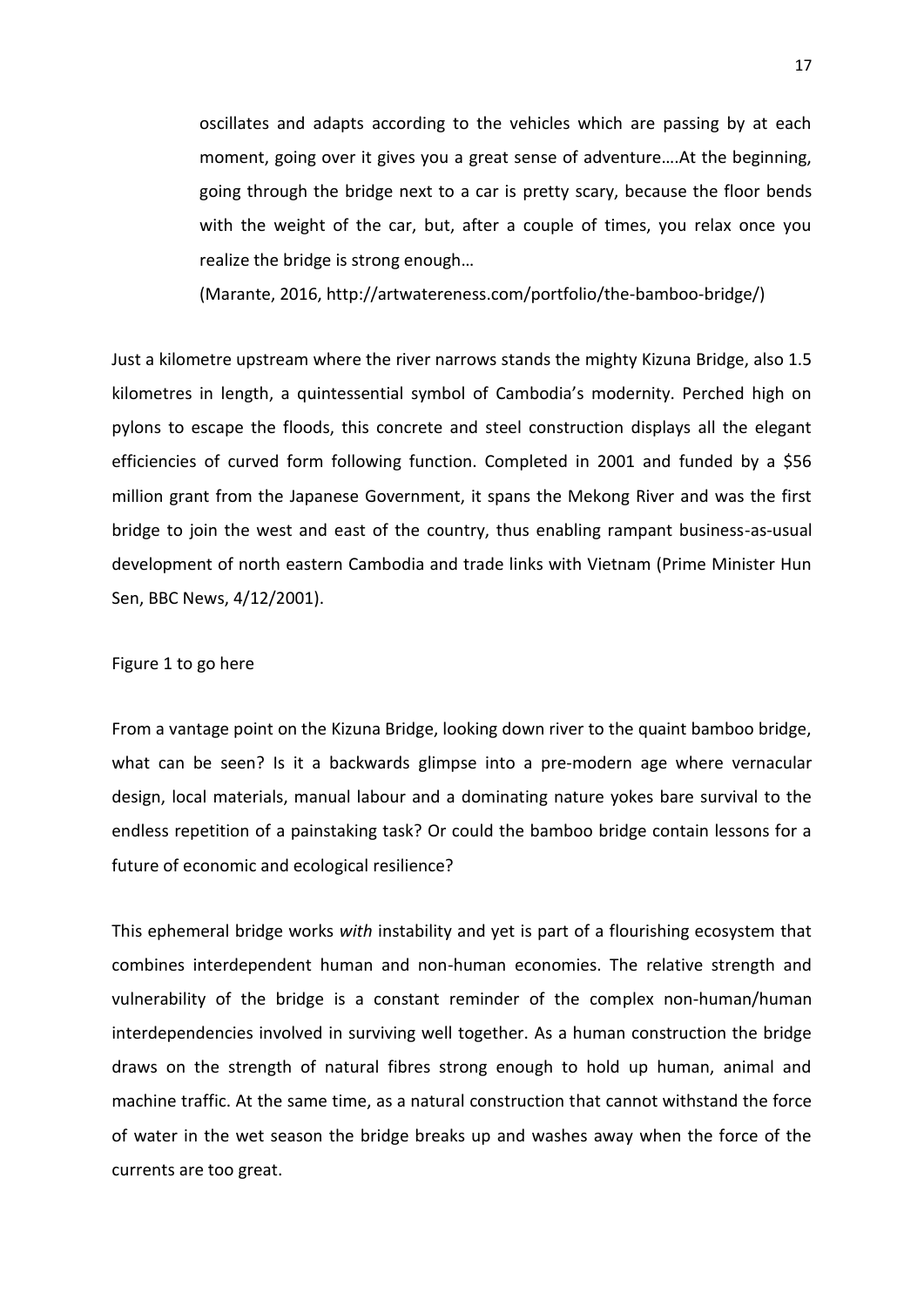The bamboo bridge is an integral part of maintaining life supporting human and non-human habitats. Its annual rebuilding has gone on for at least 100 years, with a break only during the Pol Pot regime.<sup>viii</sup> The (re)construction is aligned with the cyclical temporality of human rituals, water flows and bamboo growth. Each year it is rebuilt in time to support the intense sociality of new year festivals when the bamboo structure groans with traffic of all kinds. It is washed away at the beginning of the monsoon season allowing the swollen river to manage its massive increase in water flow.<sup>ix</sup> Bamboo habitats situated along the Mekong River supply the materials for the bridge rebuild each year. The harvesting transaction involves negotiating an ethical relationship of mutual benefit. Bamboo grows according to a 3-7 year life cycle. When it is harvested, the underground system of roots and rhizomes remain intact and the plant sends up new shoots which become culms. Too frequent harvesting of any one clump might endanger its survival, but the regular thinning of culms and clearing out of decaying culms allows for more light and promotes regrowth. When human-bamboo relationships are equitably balanced, well-maintained clumps have a higher productivity than that of unharvested wild clumps. The practices of maintaining bamboo habitats in turn have positive effects on other habitats, by controlling river bank erosion, improving groundwater levels and soil nutrition (Hill, 2013; van der Lugt, Vogtländer and Brezet, 2009).

The bridge is an agent in the neighbourhood community economy, contributing to the diversity of labour practices by providing paid work for people in a largely non-cash economy. It provides employment for village bamboo harvesters, and up to 30 carpenters and thatchers. Many of the bridge craftsmen are also subsistence farmers and fishers, so this paid employment supplements their in kind subsistence income. Traffic controllers at each end of the bridge are paid to organize the one way direction of flow with walkie talkies and a small toll is charged for use. During its lifespan the bridge is maintained by 5 repairers. The bridge workers are employed by a 'rich' local businessman, or patron, who wins the 5 year contract for building the bridge and collects the toll revenue to pay for the materials, workers and maintainers.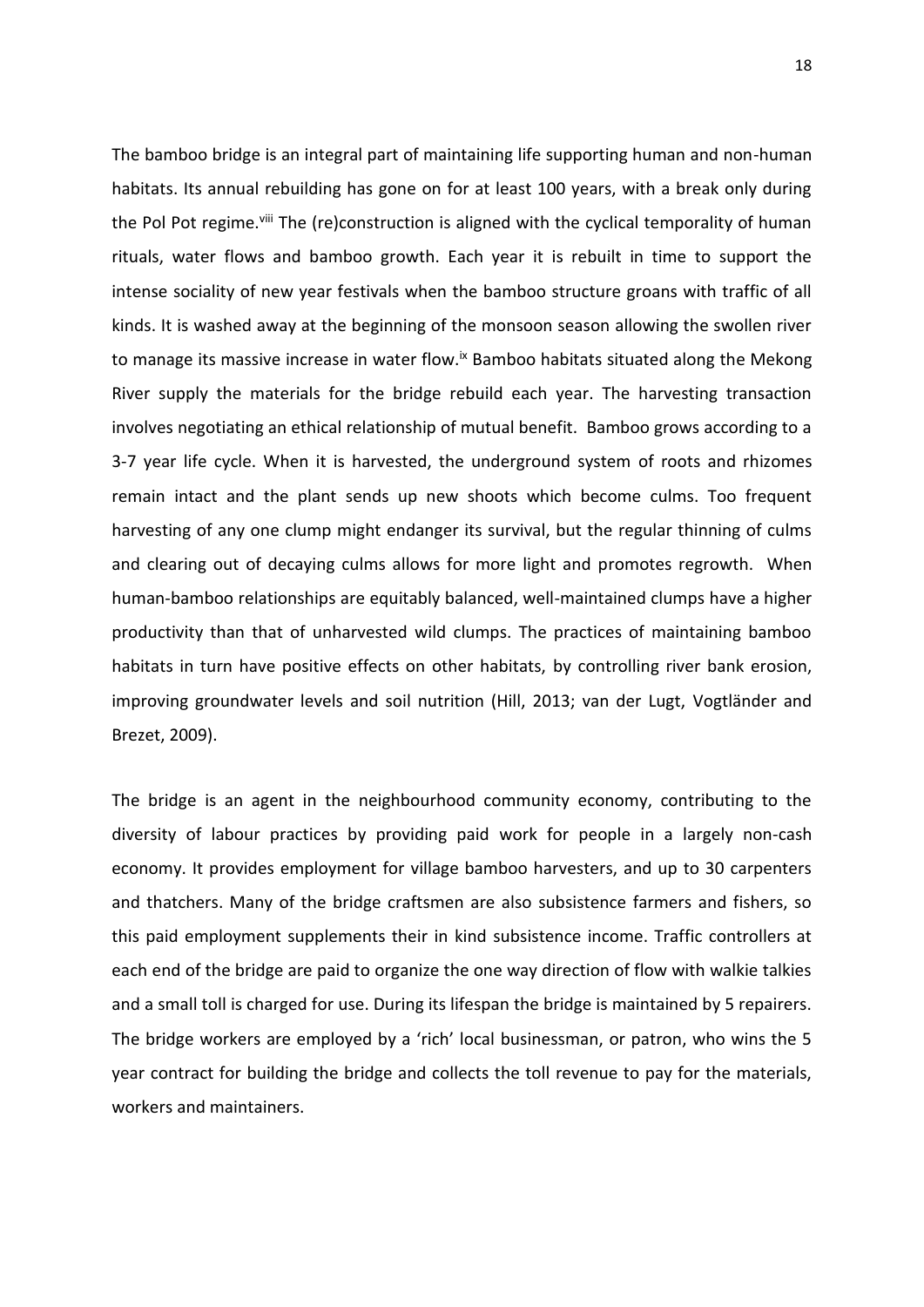The energy captured and circulated in and around the bridge promotes the self-refuelling of a more than human community economy. As already discussed, the local supply of bamboo to build the bridge promotes the growth of new bamboo culms. The work on the bamboo bridge returns every year and provides an income stream from tourist and local resident toll payers that is circulated within the community—via the local patron to bridge repairers to food and service providers. The bamboo construction skills possessed by local craftsmen are part of a social and cultural commons. Rebuilding the bridge each year keeps traditional bamboo construction skills alive and is a form of continuous retooling that prevents intergenerational skills loss. Whether the local businessman/patron profits in a monetary sense from building the bridge for five years is unknown, so how the bridge is linked to surplus generation and distribution can only be a matter for speculation. He could be acting as a social entrepreneur who organizes a 'for purpose' business that serves the local residents, and this may have other payoffs in terms of loyalty and political power (Lyne, 2016). Or he may undertake the construction purely as a way of achieving personal gain.

The elements of this case that might be a model for resilience building in the Anthropocene can be highlighted against the backdrop of the Kizuna Bridge. This large concrete development project generated short term, one off, paid employment for construction workers. Its connections and interdependence with limestone and gravel quarries (and the environmental degradation they cause) and international aid funds (and the associated political deals they arise from) remain hidden and out of sight. In contrast, the bamboo bridge is a socio-technical infrastructure that promotes transparent ethical negotiations.

The "indivisible relation between creation and destruction" (Fry, n.d.) is at the core of these negotiations. While the physical structure of the bridge is regularly created and destroyed, the process of negotiating building—interacting with bamboo clumps, with water currents, with the local patron, with fishers and farmers who are also craftsmen—involves a sensitivity to survival and sustainability. What constitutes durability in this instance is not the resilience of the engineering of the bridge, but the transparent ethical practices surroundings its construction*.*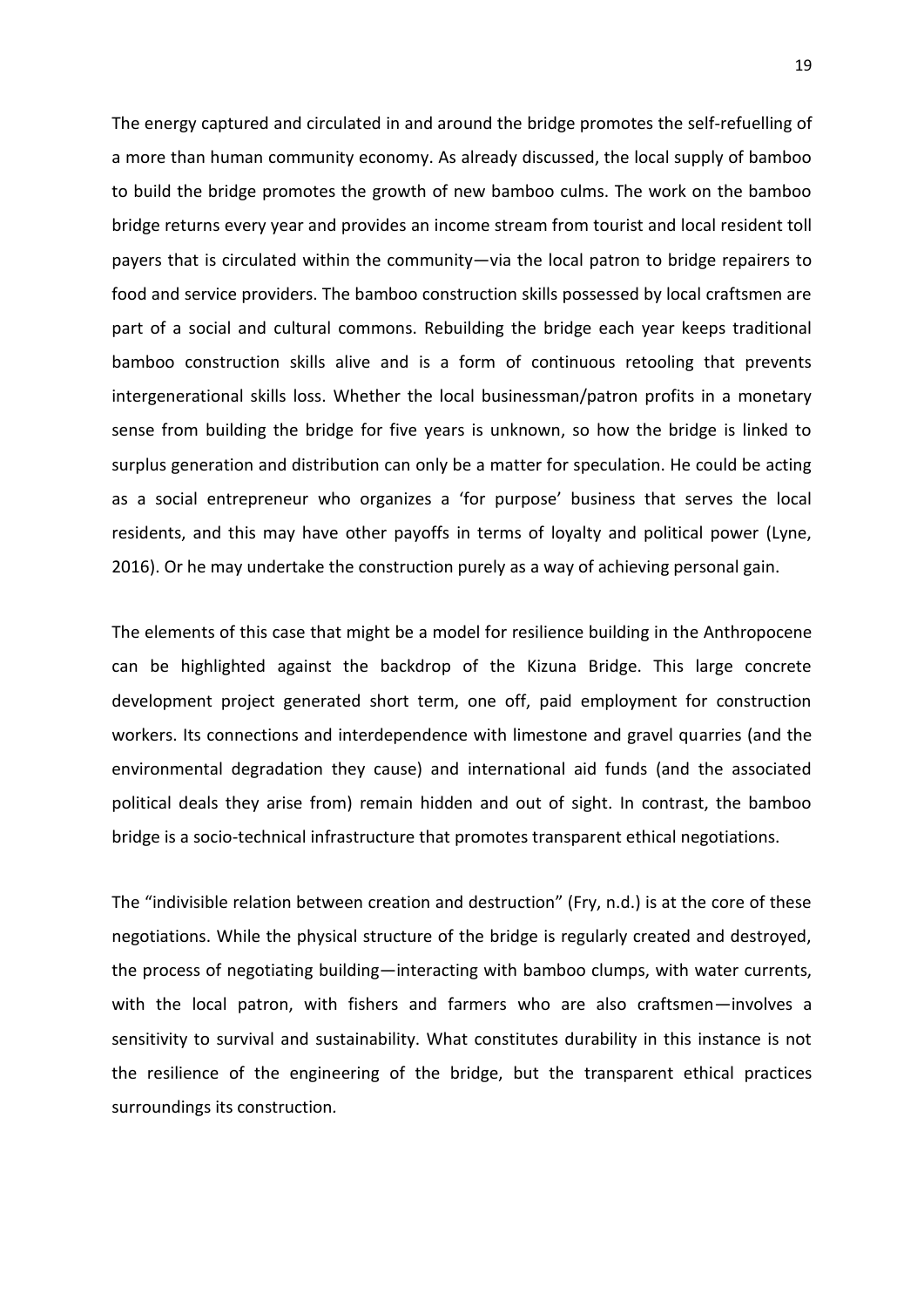It was not until after the Pol Pot regime that bridge building, once a non-monetized community organized process, was commercialized. This development has not, however, undermined the operations of a community economy, but has added a new source of paid labour and cash flows to the already diverse economic landscape. The bridge is an ongoing contributor to economic diversity and the self-refuelling and flourishing of many different human and non-human economies.

#### **Batam's Incremental Housing Project**

The urban centres of Monsoon Asia are under pressure to house increasing numbers of people as migrants from rural areas flock to the city to find employment and join family members who have previously made the move. An experiment in building neighbourhood resilience is being undertaken by a team of researchers from the Future Cities Laboratory (ETH Zürich) on Indonesia's Batam Island. Batam is located within the Indonesia-Malaysia-Singapore Growth Triangle set up in the late 1980s-90s, a short ferry ride away from Singapore.<sup>x</sup> It functions as a free trade port and industrial hinterland, or back-factory site, from which cheap labour, land and resources for manufacturing and warehousing can be accessed by Singapore's tertiary and quaternary sectors and to which investment capital flows. There has been a steady inflow of labour into Batam from other parts of Indonesia with a limited flow out and onto Singapore, mainly by domestic workers.

New arrivals live either in single sex dorms in compounds linked to the industrial estates and tourist hotels; in a limited number of state subsidized six story walk up apartment blocks called *rusun* or *rumah sunsun* (vertical houses); or in self built houses called *ruli* or *rumah liar* (literally "wild' or "unregulated" housing) in crowded squatter settlements (Cairns, 2015, p.3). The squatter settlements have grown up along roadsides, in nature reserves and parks. They include buildings that are built

> incrementally, in line with fluctuations of household size and membership and variations of the associated domestic economy. A room might be extended, a veranda enclosed, a floor added, a garden cultivated—as household needs require, finances afford, and imagination allows. The settlement's built fabric can be as diverse as its social and economic fabric.

(ibid, p. 4)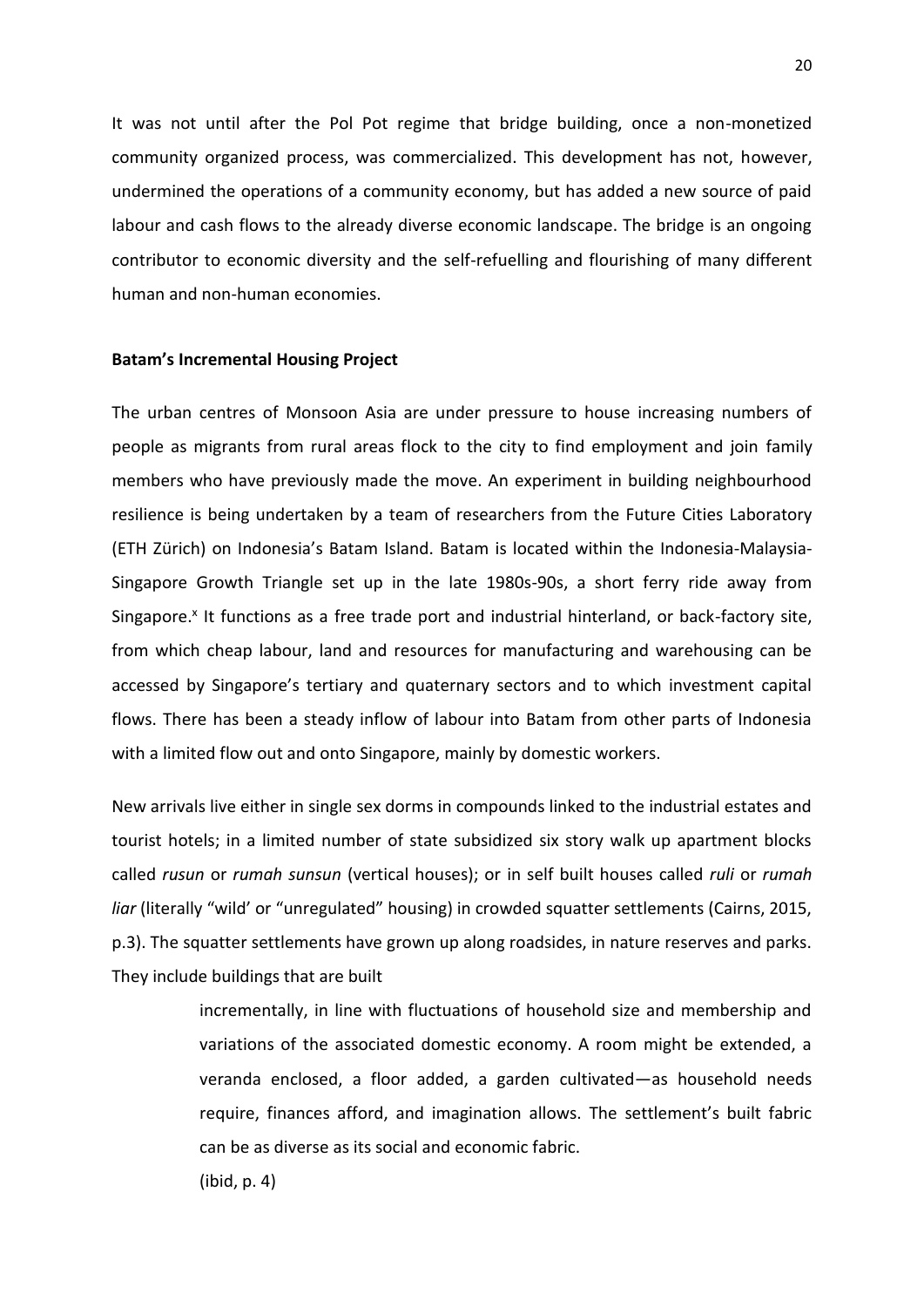As in squatter settlements across the world, household production and non-market transactions are intermixed with spaces of manufacturing and commercial transaction. Activities usually conducted in the private space of the home spill out onto the street and into public space of all kinds. A polyglot mix of natural materials and recycled manufactured materials are used by householders to fabricate their homes. Some are able to upgrade their dwellings using funds from remittances sent by relatives working overseas. Usually this takes the form of a concrete structure and iron roofing. Buildings are functional but shoddily and inefficiently constructed, and sanitation and water supply arrangements are ad hoc.

Researchers led by Stephen Cairns from the Future Cities Laboratory have joined with planners from the Batam Municipal Planning Department and architects from the University of Indonesia to pioneer affordable incremental housing that is designed to be able to expand without increasing the building footprint for the rapidly growing migrant population.<sup>xi</sup> The cheapest high rise developments on Batam are aimed at the growing middle class and are way out of reach for most rural migrant households. The Tropical Town project is aimed to fill this gap. The plan is to enrol philanthropic developers to build a prototype of this housing to prove its projected densities, ecological footprint and the viability of its economic modelling.

#### The model *rubah* or *rumah tambah* (expandable house) is:

a dwelling that is capable of being expanded vertically according to household need, capacity, or desire….Each *rubah* dwelling also incorporates simple rainwater harvesting, solar energy generation, and collective septic tank technologies, giving it a degree of resource autonomy….The house has incomegenerating potential ….in the form of space for rent or economic enterprises such as tailoring, food stalls or electronic goods repair.

(Cairns, 2015, p.6)

This model (see Figure 2) has been co-produced with migrant community members whose existing *ruli* provide some of the expandable design features. Further input from community members was obtained via a survey of activities, needs and stories of household growth. A diverse economy inventory was used to document the wide range of livelihood activities people are engaged in and this fed into individual housing unit design.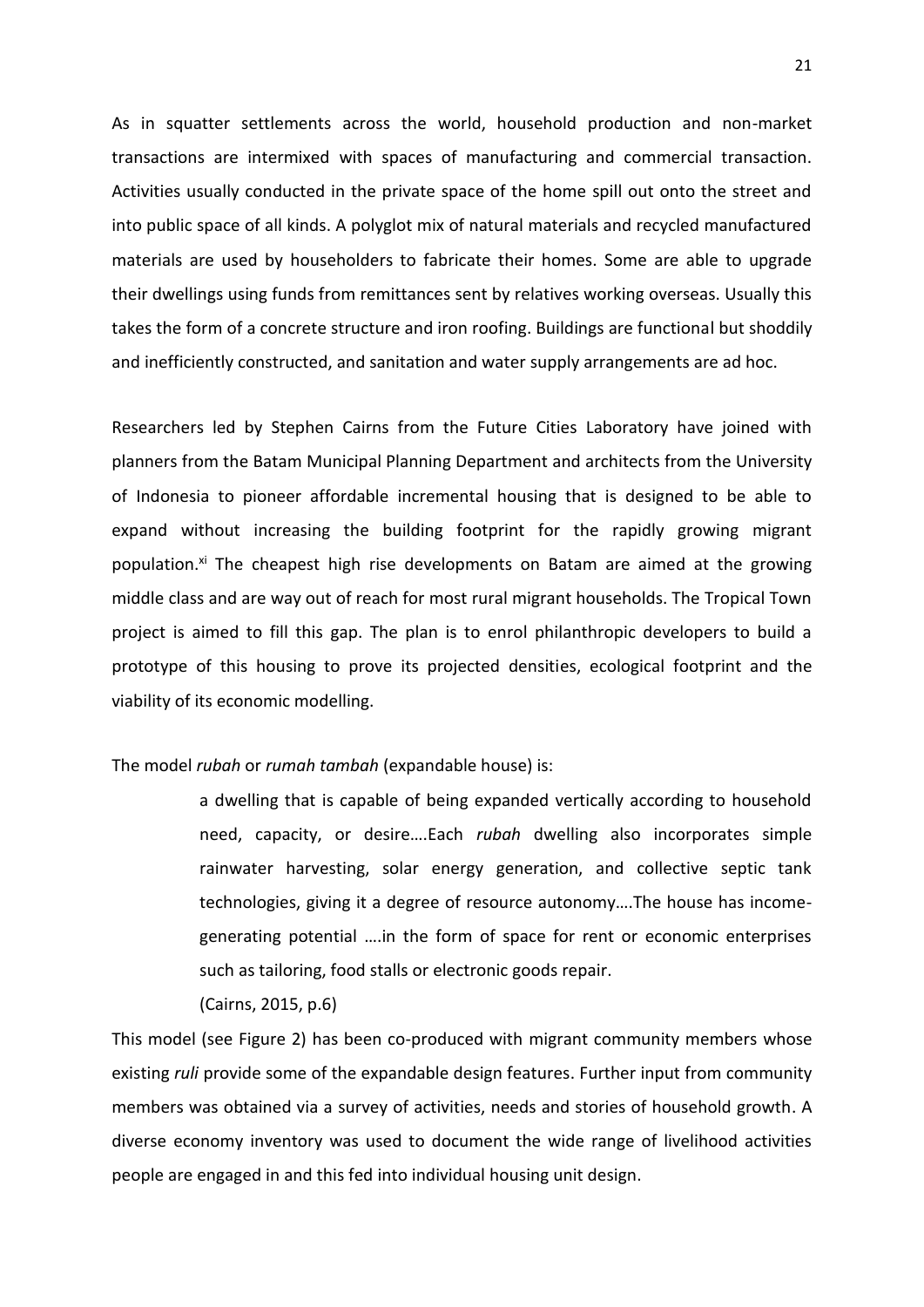#### Figure 2 to go here

A multi-generational household growth model was devised based on projected needs for space, income, water, energy, waste management and garden food production for subsistence or sale. As shown in Figure 3 the neighbourhood plan allows for close settlement, that can expand vertically without compromising space for gardens, bamboo groves and public communal space.

#### Figure 3 to go here

There are numerous opportunities for ethical negotiation built into the *rubah* that will potentially contribute to neighbourhood resilience. First, multiple human and non-human habitats are accommodated and sustained. The house is built to allow for extended family, friends or unknown others to be accommodated relatively easily. The housing habitat adapts to changing conditions ensuring that people survive well together with adequate space and facilities. Household water harvesting and a collective septic system reduce stress on local water resources. These technologies establish a relationship of care for water storage, quality and flow constituting a shared commons whereby benefit is distributed to both humans and non-humans. Finally, open access solar energy is captured and shared constituting another commons that supports life by reducing pollution of the atmosphere. All these aspects of the *rubah* could be seen as contributing to *architectural* resilience (Vale, Shamsuddin, Gray and Bertumen, 2014).

Second, the design of Tropical Town explicitly supports diverse economic activities. Many migrants will not move straight into paid jobs in the so-called 'formal' economy, that is, in capitalist businesses or state owned authorities. Instead they will establish microenterprises or become employees in small unregistered businesses. The goods and services offered by these micro and small businesses, such as cheap food for people on the go and individualized or small group public transportation, provide for the needs of the city as a whole. The Tropical Town housing design acknowledges the precarious nature of paid employment and thus includes spaces for self-provisioning of household food on a small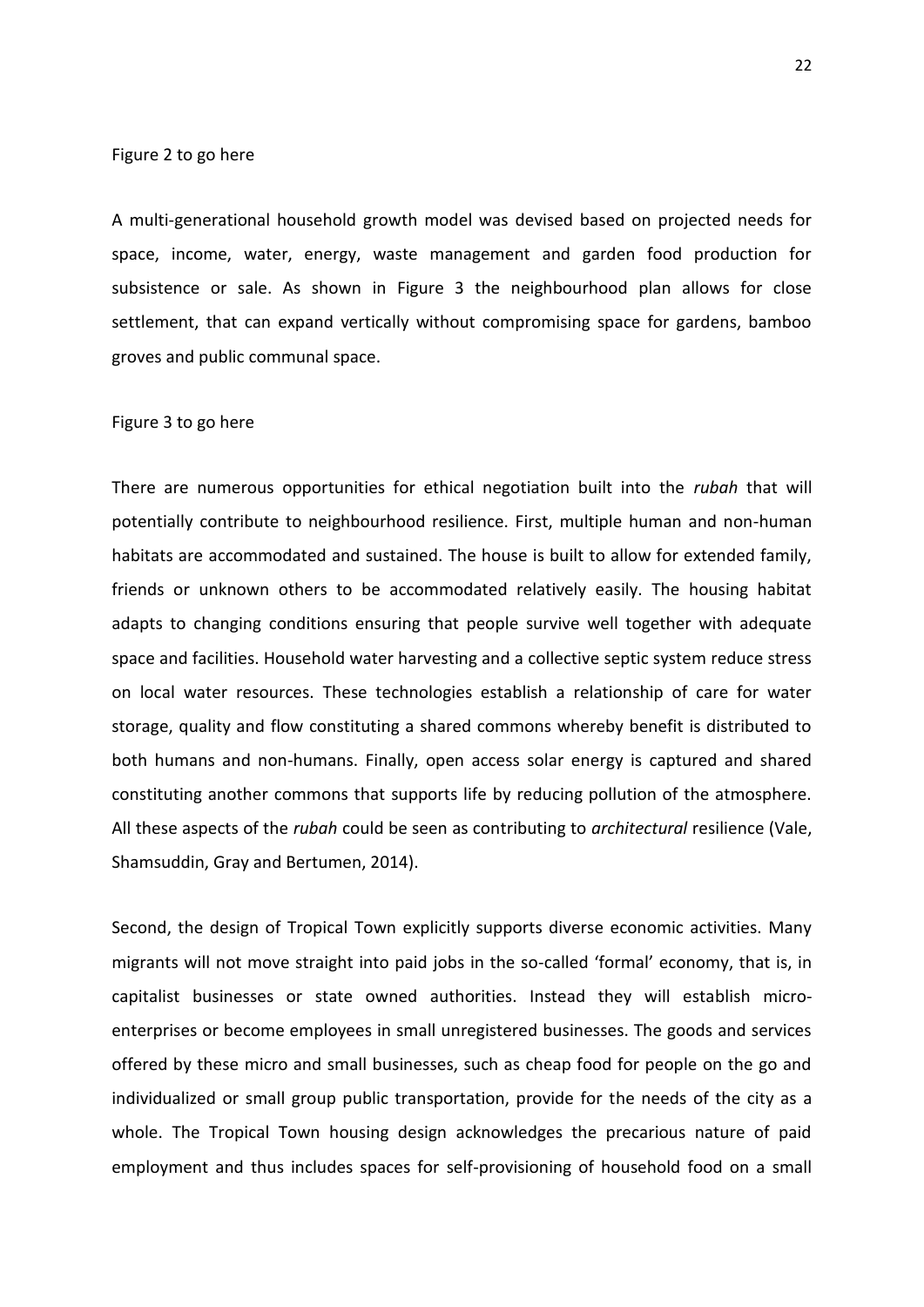plot of land, and independent production or commercial activities from a small shop front or workshop on the ground floor of the house. This is a major innovation in incremental housing design that designs *into* the fabric of a 'residential' area, opportunities for diverse economies.

Tropical Town is, thus, much more than a housing project. The built environment fosters a diverse economy in which there lie opportunities for supply chain link up between services and small scale producers and increased potential for surplus generation at a household level. This provides the conditions for self-refuelling at a neighbourhood scale. The expandability of the house allows for good connections to be maintained with the migrants' place of origin, allowing for trans-local communities to thrive on the movement within and beyond the nation. Finally, the affordability of the house means that each generation will be able to progressively buy and own a housing unit and still have savings to invest in education and future generations.

Batam's Tropical Town is still in the development phase and the projected positive outcomes previously outlined remain hypothetical. The promise it holds for building resilience is yet to be realized. Certainly the conditions are set for a very interesting form of urban economic resilience to be co-developed. Ongoing experimentation with using renewable building materials such as bamboo and other natural fibres is taking place at the Future Cities Laboratory. The main challenge is how the non-human plant and animal habitats that have been destroyed by development on Batam might be nurtured back into a more robust membership in a more than human community. Perhaps the practice of building and living in the *ruma* might allow human residents the opportunity to learn to be affected in ways that increase the desire for more than human wellbeing.

#### **Conclusion**

The question of what constitutes resilience is of current concern and has generated a rich and burgeoning literature across many fields. This paper has argued for the need to reembed economies *into* ecologies, recognising that all life forms are involved in negotiating livelihoods in habitats that are interconnected with others. Human economies are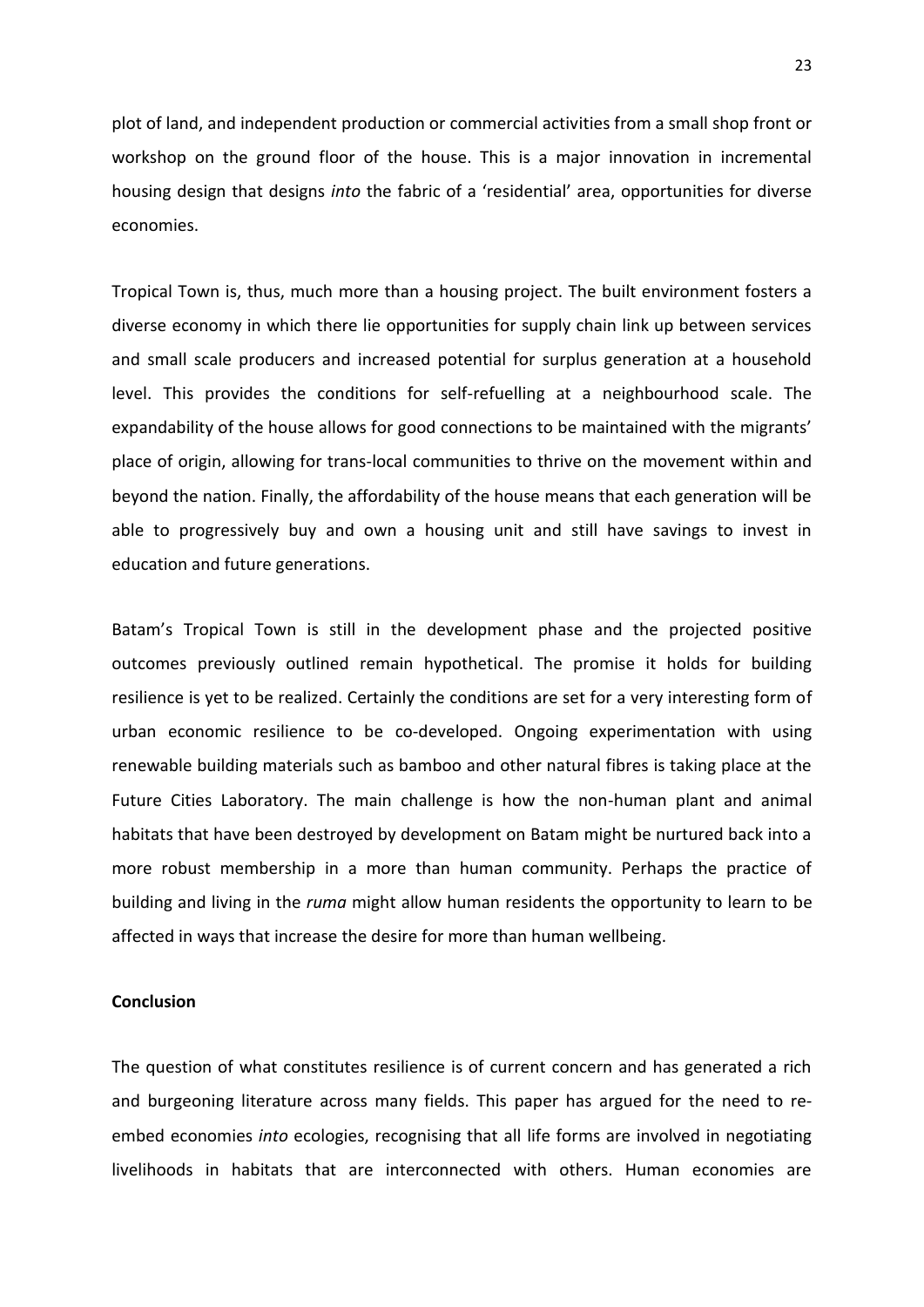interdependent with plant, animal, bacterial economies and more, and the future depends on building the capacity to live together in flourishing ecologies that work with disequilibrium complexity and instability. The case studies of habitat maintenance and resilience-building in Monsoon Asia provide rich materials with which to explore the ways that resilient more than human communities might come into being through practices of ethical economic deliberation and built environment design.

All over Monsoon Asia there are examples of resilience-building practices that have yet to be documented and theorized as such.<sup>xii</sup> Many of these involve fostering and facilitating diverse economic activities (such as reciprocal labour exchange, pooling of surplus for redistribution to community members, gifting labour and goods, barter, self-provisioning) aimed at habitat maintenance and the restoration of habitats in the wake of natural hazards (Bankoff, 2007). Included in this are a range of practices and methods of designing, constructing, and repairing the built environment. The case studies in this paper show how practices of ethical deliberation and building design come together to produce resilient more than human community economies at the neighbourhood scale. In both instances resilience is linked to the ability to adapt to the mobility of people and material structures and the temporality of flows of water and migrants, plant growth and solar energy. As recognition of the need for regenerative design grows more than human community economies will provide living laboratories for further experimentation and model development.

To conclude, Vale's notion of 'progressive resilience' (2014) links resilience to avenues for democratic and participatory deliberation in ethical decision-making. Vale inserts into the dialogue a sense of power and politics worth rehearsing here:

Who will take control of the term and drive its usage? Will it be driven by the engineer's concept of resilience as a 'bounce back' to some pre-perturbation status quo that is assumed to be more desirable than the present, or will resilience thinking embrace the uncertainties of ecological models, in which a new system may operate with a different hierarchy? Both versions of resilience, however, too easily assume that there is some future steady-state (or a return to a past one). Yet what happens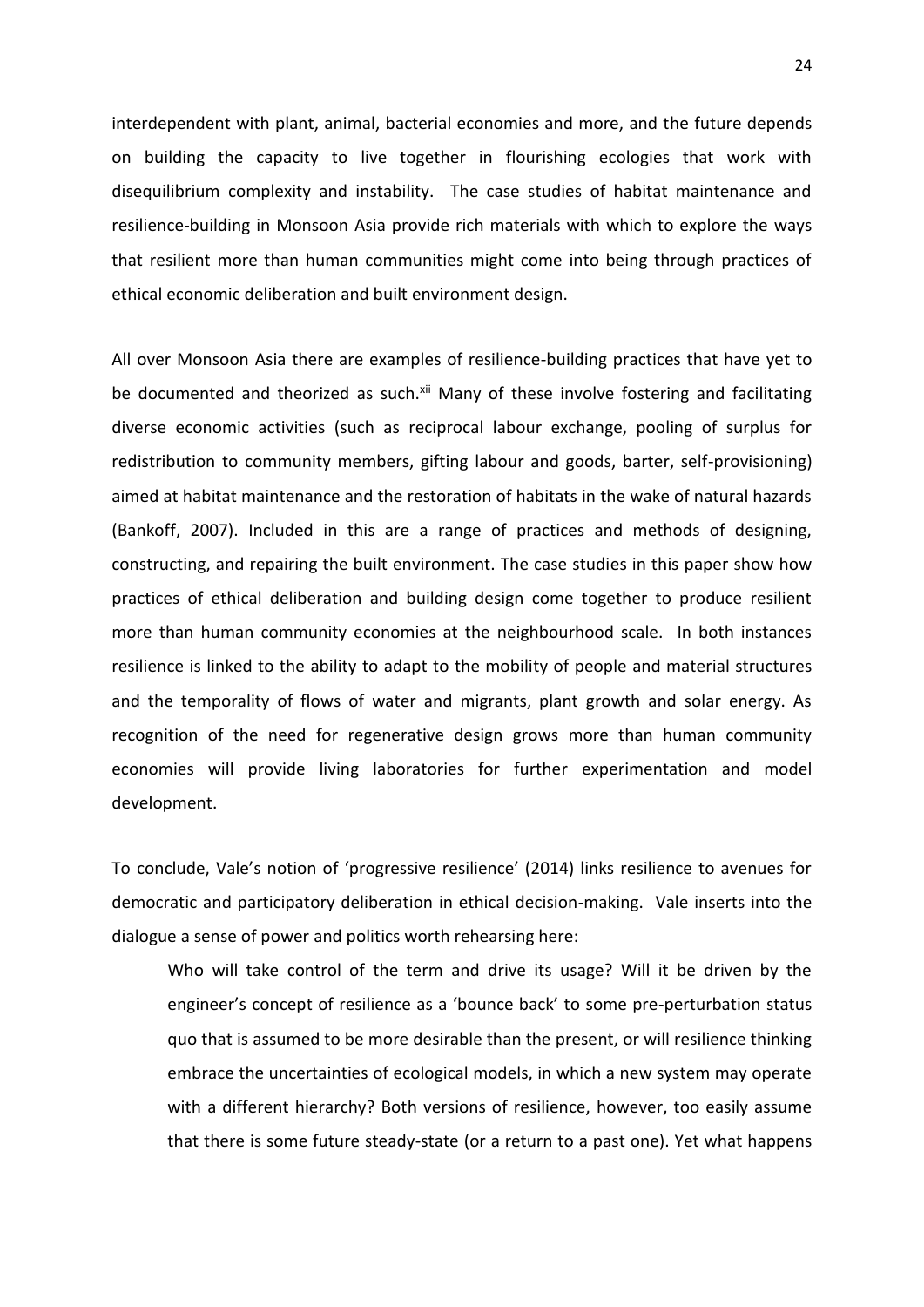if assumptions about past or future stability are untenable, or if social environments that are stable are also deeply inequitable? (2014, p.192)

In this conception, resilience embraces 'opportunities for political voice, resistance, and the challenging of power structures' (Shaw in Vale 2014, p.198). This more performative version of resilience is attentive to how resilience is articulated in stories, symbols and politics. It shifts attention away from systems and onto issues of politics. The built environment appears less like an artefact and more like complexly interdependent socioecological habitats that are not stable – or equally distributed.

This paper has presented a number of strategies for developing a richer understanding of resilience in the built environment that are a pre-condition for survival in a climate changing world. It has not presented a model for a transformative (utopian) bounce forward, but has, instead, found transformational ecological-economic relations in the present—i.e. in cases that are experimenting with resilience right now. This performative move empowers a notion of resilience that breaks with dualisms, systems, linear notions of time, development and change. The focus on ecology-economy relations that are mobilised around ethical concerns or dynamics highlights a research approach that is less concerned with one size fits all models and more with learning from work-in-progress experiments of resilience building. The hope is that this learning can be re-articulated elsewhere in communities where very different sets of circumstances and ecology-economy relations exist and where building a more resilient neighbourhood takes a different form. Habitat maintenance, diversity and codesign matter as ethical strategies, but how they get worked up in situ requires researchers to embrace an openness to surprise.

#### **References**

Aravena, A. and A. Iacobelli (2013) *Elemental: Incremental housing and participatory design manual*, Hatje Cantz, Ostfildern, Germany.

Bankoff, G. (2007) Dangers of going it alone: social capital and the origins of community resilience in the Philippines. *Continuity & Change*, 22(2), 327-355.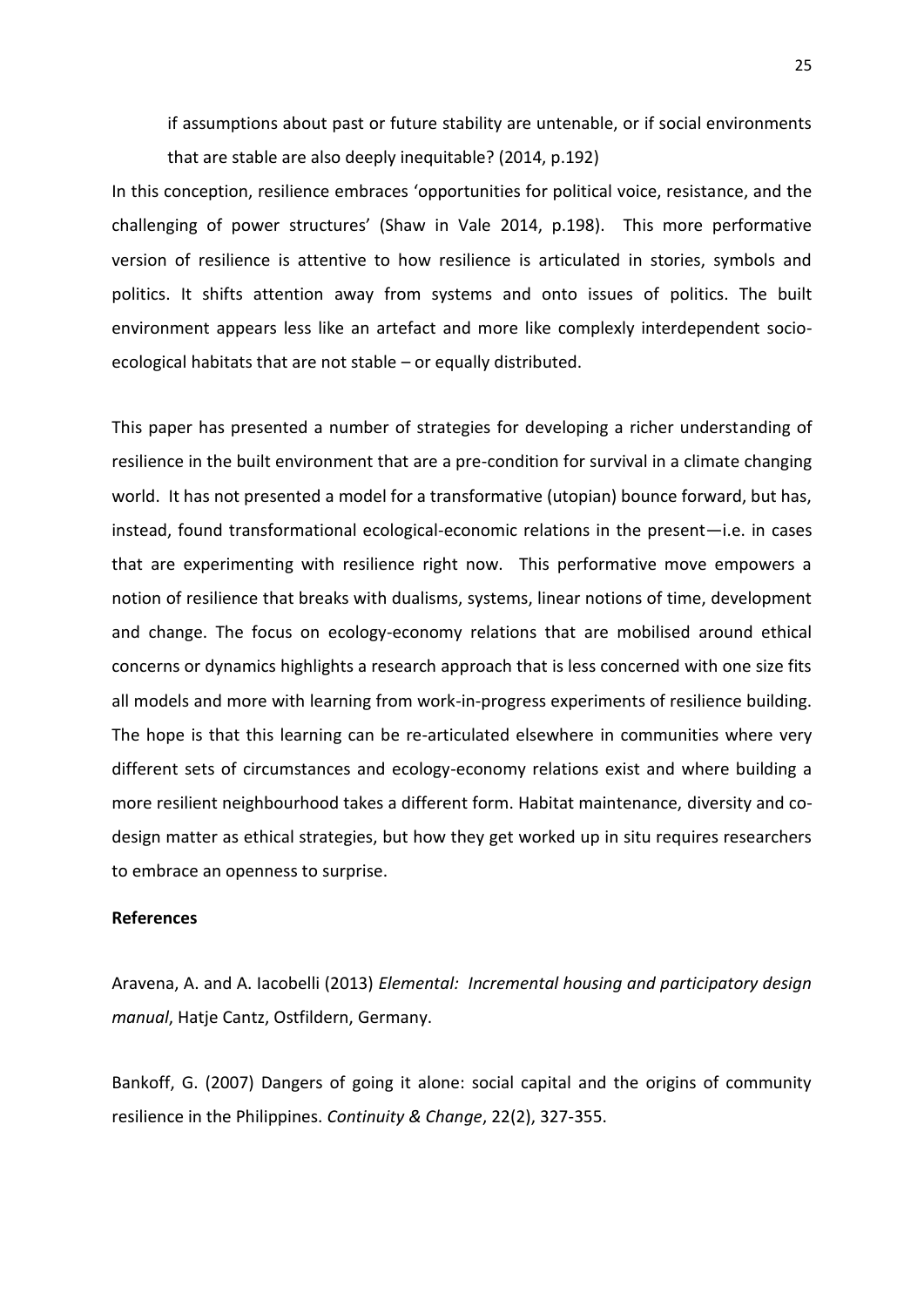Bastian, M. (2009) Inventing nature: re-writing time and agency in a more-than-human world. *Australian Humanities Review*, 47, 99-116.

Bollier, D. and Helfrich, S. (eds) (2011) *The Wealth of the Commons: A World Beyond Market and the State*, Levellers Press, Boston MA.

BBC News (2001) First Mekong Bridge opens in Cambodia, *http,* [p.//news.bbc.co.uk/2/hi/asia-pacific/1691479.stm](http://news.bbc.co.uk/2/hi/asia-pacific/1691479.stm) (accessed 29/02/2016).

Callon, M. (2007) What does it mean to say that economics is performative? In D. Mackenzie, F. Muniesa and L. Sui (eds): *Do Economists Make Markets: On the Performativity of Economics*, Princeton University Press, Princeton, NJ, pp.311-357.

Cairns, S. (2015) Wild city? The migrant settlements of Kampung Tower. *Harvard Design Magazine* 41, p. 1-6.

Crutzen, P. J. and Stoermer, E.F. (2000) The Anthropocene. *International Biosphere-Geosphere Program Newsletter*, 41(May), 17-18.

Daly, H. and Farley, J. (2010) *Ecological Economics: Principles and Applications*, Island Press, Washington D.C.

Deleuze, G. and Guattari, F. (1987) *A Thousand Plateaus: Capitalism and Schizophrenia,*  Translated By B. Massumi, University of Minnesota Press, Minneapolis & London.

Dumonoski, D. (2009) *The End of the Long Summer: Why We Must Remake our Civilization to Survive on a Volatile Planet*, Crown, New York, NY.

Folke, C. (2006) Resilience: The emergence of a perspective for social–ecological systems analyses. *Global environmental change*, *16*(3), 253-267.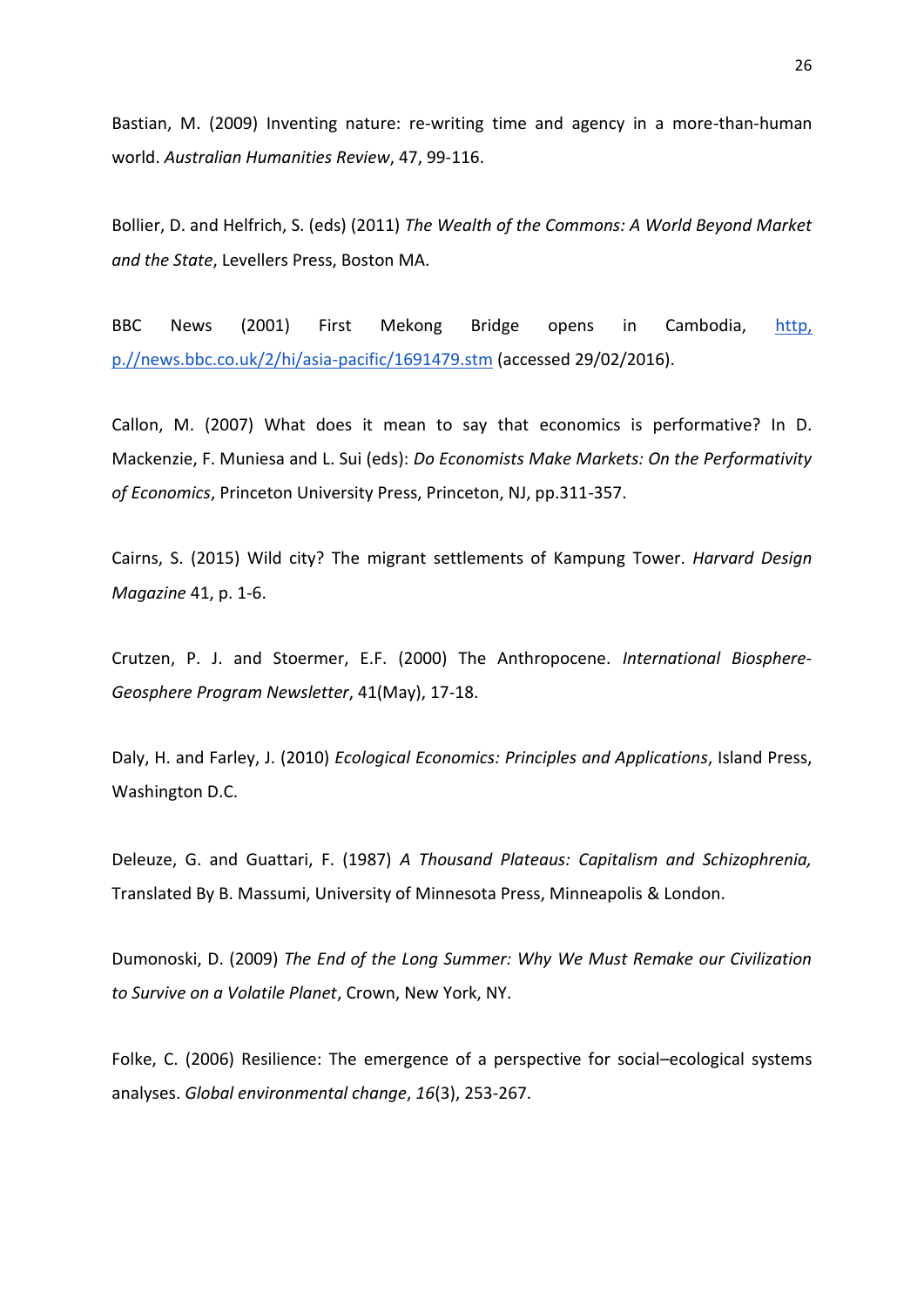Folke, C., Carpenter, S.R., Walker, B., Scheffer, M., Chapin, T. and Rockstrom, J. (2010) Resilience thinking: integrating resilience, adaptability and transformability. *Ecology and Society*, *15*(4), 20.

Fry, T. (2015) *City futures in the Age of a Changing Climate*, Routledge, New York, NY.

Fry, T. (n.d.[\)](http://www.thestudioattheedgeoftheworld.com/the-sustainment.html) <http://www.thestudioattheedgeoftheworld.com/the-sustainment.html> (accessed 29/02/2016).

Gibson, K., Cahill, A. and McKay, D. (2010) Rethinking the dynamics of rural transformation: Performing different development pathways in a Philippine municipality. *Transactions of the Institute of British Geography*, 35(2), 237-255.

Gibson, K., Rose, D. and Fincher, R. Eds. (2015) *Manifesto for Living in the Anthropocene*, Punctum Books, New York, NY.

Gibson-Graham, J.K. (1996) *The End of Capitalism (As We Knew It): A Feminist Critique of Political Economy*, Blackwell, Oxford, UK.

Gibson-Graham, J.K. (2006) *A Postcapitalist Politics*, University of Minnesota Press, Minneapolis, MN.

Gibson-Graham, J.K., Cameron, J. and Healy, S. (2013) *Take Back the Economy: An Ethical Guide for Transforming Our Communities*, University of Minnesota Press, Minneapolis, MN.

Gibson-Graham, J.K. and Roelvink, G. (2010) An economic ethics for the Anthropocene. *Antipode*, 41(1), 320-346.

Gibson-Graham, J.K. and Miller, E. (2015) Economy as ecological livelihood, in K. Gibson, D. Rose and R. Fincher, (eds): *Manifesto for Living in the Anthropocene*, Punctum Books, New York, NY, pp.7-16.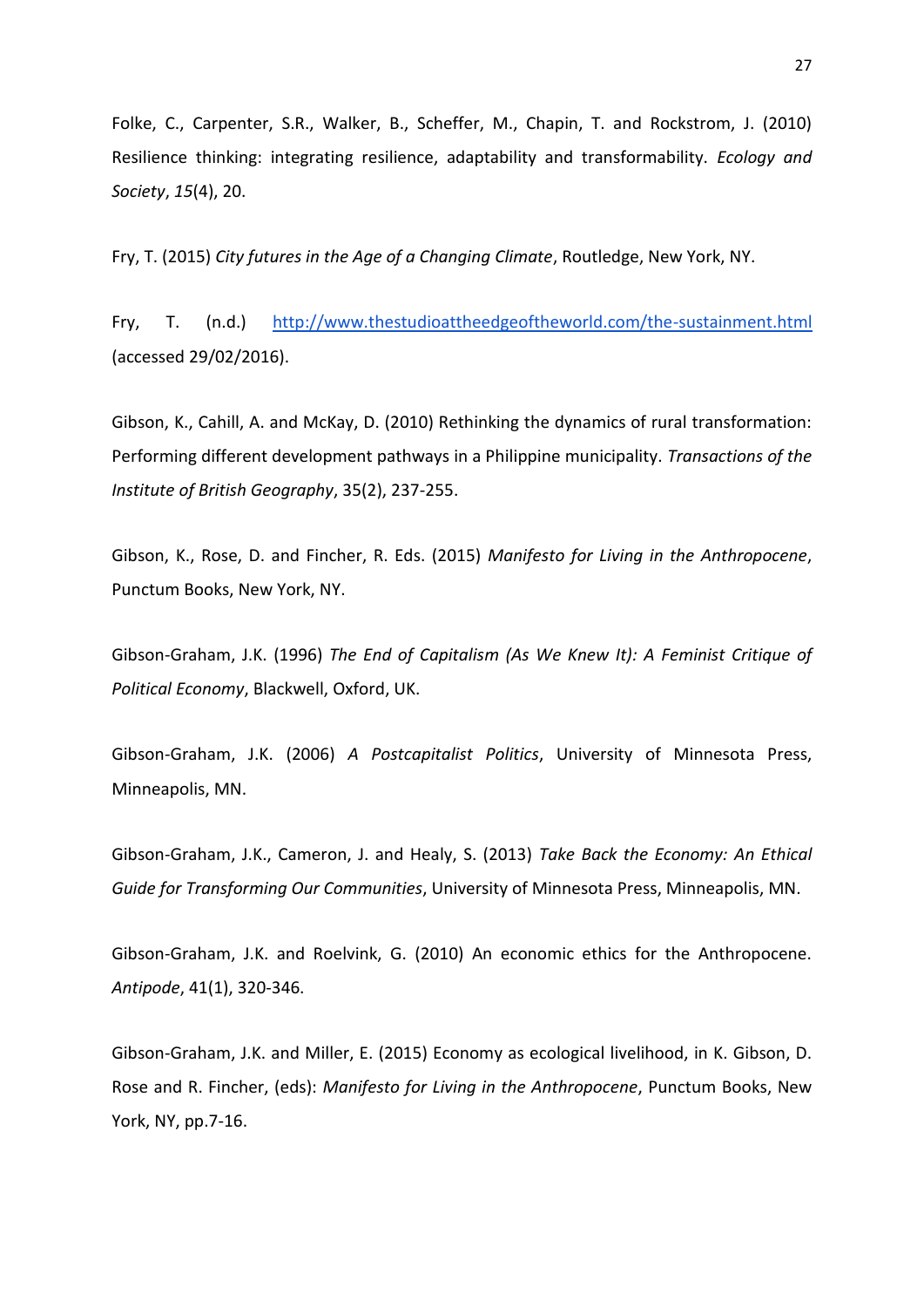Haraway, D. (2015) Anthropocene, Capitalocene, Plantationocene, Chuthulucene: making kin. *Environmental Humanities*, 6, 159-165.

Harvey, D. (1985) *The Urbanization of Capital*, Blackwell Publishers, Oxford, UK.

Hassler, U. and N. Kohler (2014) The ideal of resilient systems and questions of continuity, *Building Research and Information,* 42(2), 158-67.

Hill, A. (2013) Growing community food economies in the Philippines. Unpublished PhD Thesis, Australian National University.

Holling, C.S. (1973) Resilience and Stability of Ecological Systems, *Annual Review of Ecology and Systematics,* 4(1), 1-23.

Holling, C.S. (1986) Resilience of ecosystems: Local surprise and global change, in: W.C. Clark and R.E. Munn (eds): *Sustainable Development of the Biosphere*, Cambridge University Press, Cambridge, pp. 292–317.

Holling, C.S. (2001) Understanding the complexity of economic, ecological and social systems. *Ecosystems*, 4, 390–405.

Hollnagel, E. (2014) Resilience engineering and the built environment, *Building Research & Information* 42(2), 221-8.

Jacobs, J. (2000) *The Nature of Economies*, Vintage, New York, NY.

Law, J. and Urry, J. (2004) Enacting the social. *Economy & Society*, 33(3), 390-410.

Lawn, P. (2001) *Toward Sustainable Development: An Ecological Economics Approach*. Lewis Press, Boca Raton, FL.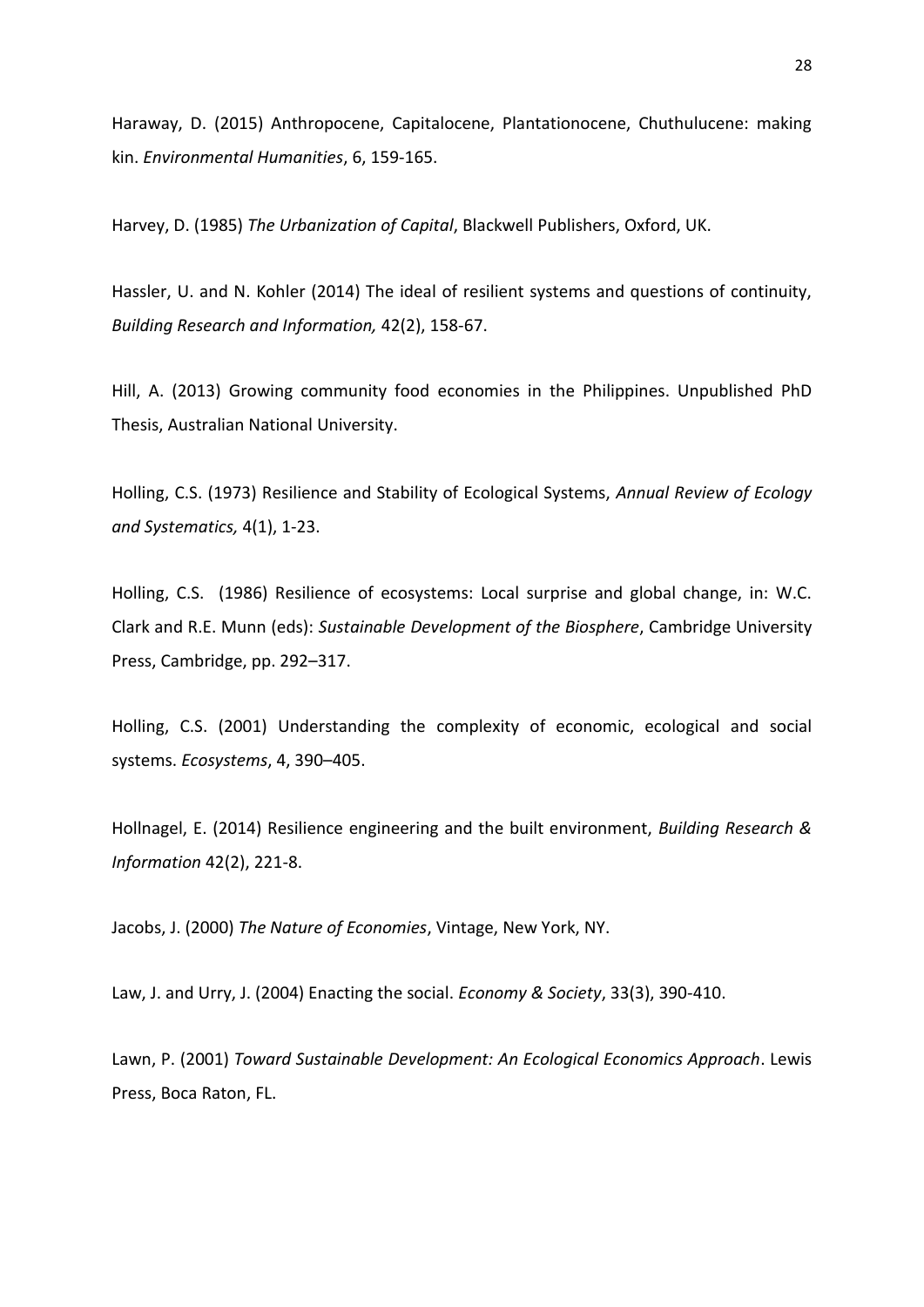Lyne, I. (2016) *Social Enterprise in Cambodia: Practice and Theory*, Unpublished PhD, Institute for Culture and Society, Western Sydney University, Sydney, NSW.

Marante, N. (2016) The bamboo bridge[.](http://artwatereness.com/portfolio/the-bamboo-bridge/) [http://artwatereness.com/portfolio/the-bamboo](http://artwatereness.com/portfolio/the-bamboo-bridge/)[bridge/](http://artwatereness.com/portfolio/the-bamboo-bridge/) (accessed 29/02/2016)

Manyena, S., O'Brien, G., O'Keefe, P. and Rose, J. (2011) Disaster resilience: a bounce back or bounce forward ability? *Local Environment*, 16(5), 417-424.

Mitchell, T. (1998) Fixing the economy. *Cultural Studies*, 2(1), 82-101.

Mitchell, T. (2008) Rethinking economy. *Geoforum*, 39(3), 1116-1121.

Nancy, J.L. (2000) *Being Singular Plural*, Robert Richardson & Anne O'Byrne (trans). Stanford University Press, Stanford, CA.

Plumwood, V. (2009) Nature in the active voice. *Australian Humanities Review*, 46, 113-129.

Plumwood, V. (2007) A review of Deborah Bird Rose's *Reports from a wild country: Ethics of decolonisation*. *Australian Humanities Review*, 42, 1–4.

Porter, L. and S. Davoudi, (2012) The politics of resilience: A cautionary note. *Planning Theory and Practice,* 13(2), 329–333.

Rose, D. B. (2004) *Reports from a wild country: Ethics of decolonisation*. UNSW Press, Sydney.

St. Martin, K., Roelvink, G. and Gibson-Graham, J.K. (2015) Introduction: An economic politics for our times, in: G. Roelvink, K. St. Martin and J.K. Gibson-Graham (eds): *Making Other Worlds Possible: Performing Diverse Economies*, University of Minnesota Press, Minneapolis, MN.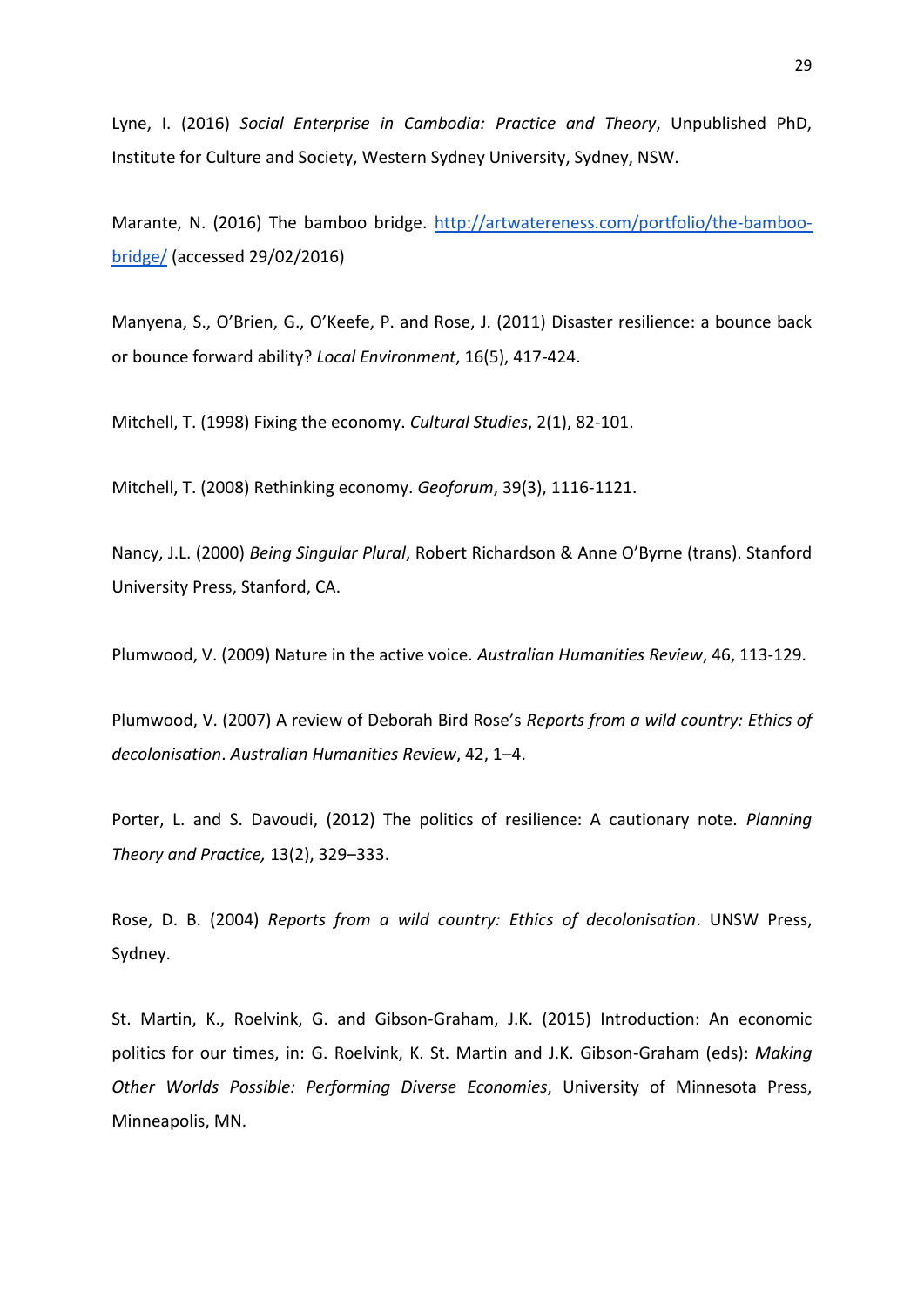Steffan, W., Broadbate, W., Deutsch, L., Gaffney, O. and Ludwig, C. (2015) The trajectory of the Anthropocene: The Great Acceleration. *The Anthropocene Review*, 2(1), 81-98.

Stockholm Resilience Centre (2016[\)](http://www.stockholmresilience.org/) [http://www.stockholmresilience.org](http://www.stockholmresilience.org/) (accessed 26/5/2016)

United Nations, (2014) *World Urbanization Prospects.* United Nations, Department of Economic and Social Affairs, Population Division, Washington, DC.

Vale, L.J. (2014) The politics of resilient cities: whose resilience and whose city?, *Building Research & Information*, 42(2), 191-201.

Vale, L.J., Shamsuddin, S., Gray, A. and K. Bertumen, (2014) What affordable housing should afford: Housing for resilient cities, *Cityscape: A journal of policy development and research* 16(2), 21-49.

van der Lugt, P., J. Vogtländer and H. Brezet (2009) Bamboo, a sustainable solution for Western Europe design cases, LCAs and land-use. *INBAR (International Network for Bamboo and Rattan) Technical Report No. 30*, Delft University of Technology. Viewed 24 January 2013 at http://topicosavanzadosencienciasambientales.bligoo.com.co/media/users/10/523605/files

/52284/LCAs\_Bamboo\_Sustainable\_Solution\_use.pdf

**.** 

Walker, J. and Cooper, M. (2011) Genealogies of resilience from systems ecology to the political economy of crisis adaptation. *Security dialogue*, *42*(2), 143-160.

<sup>&</sup>lt;sup>i</sup> The Anthropocene is the name given to the newest geological era that follows the Holocene and marks the beginning of human activity as a major shaper of earth systems (Crutzen and Stoermer, 2000; Gibson, Rose and Fincher, 2015). Steffan et al., (2015) argue for resituating the beginning of the Anthropocene from the beginning of industrialization in 1750 to 1950 when "The Great Acceleration" of economic growth and ecological interference took off. The term *Anthrop*ocene has become increasingly contested, some preferring *Captial*ocene or *Plantation*ocene (Haraway, 2015). Haraway argues for the Anthropocene as a boundary event, thus opening up the question of what might emerge (other than dithering) to characterize the era we are entering (p. 161).